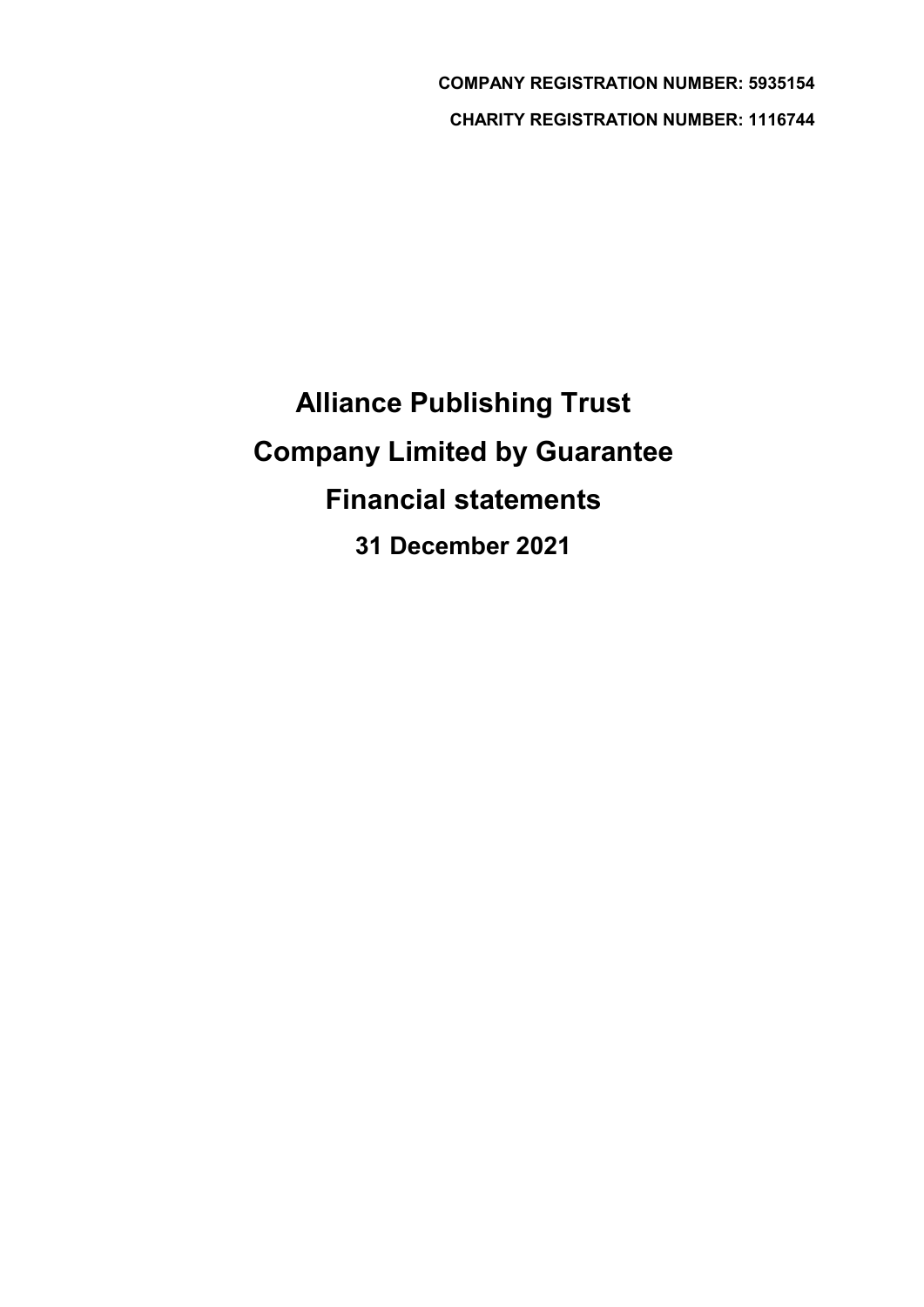# Company Limited by Guarantee

# Financial statements

## Year ended 31 December 2021

|                                                                              | Page |
|------------------------------------------------------------------------------|------|
| Trustees' annual report (incorporating the directors' report)                |      |
| Independent auditor's report to the members                                  | 10   |
| Statement of financial activities (including income and expenditure account) | 14   |
| Balance sheet                                                                | 15   |
| Notes to the financial statements                                            | 16   |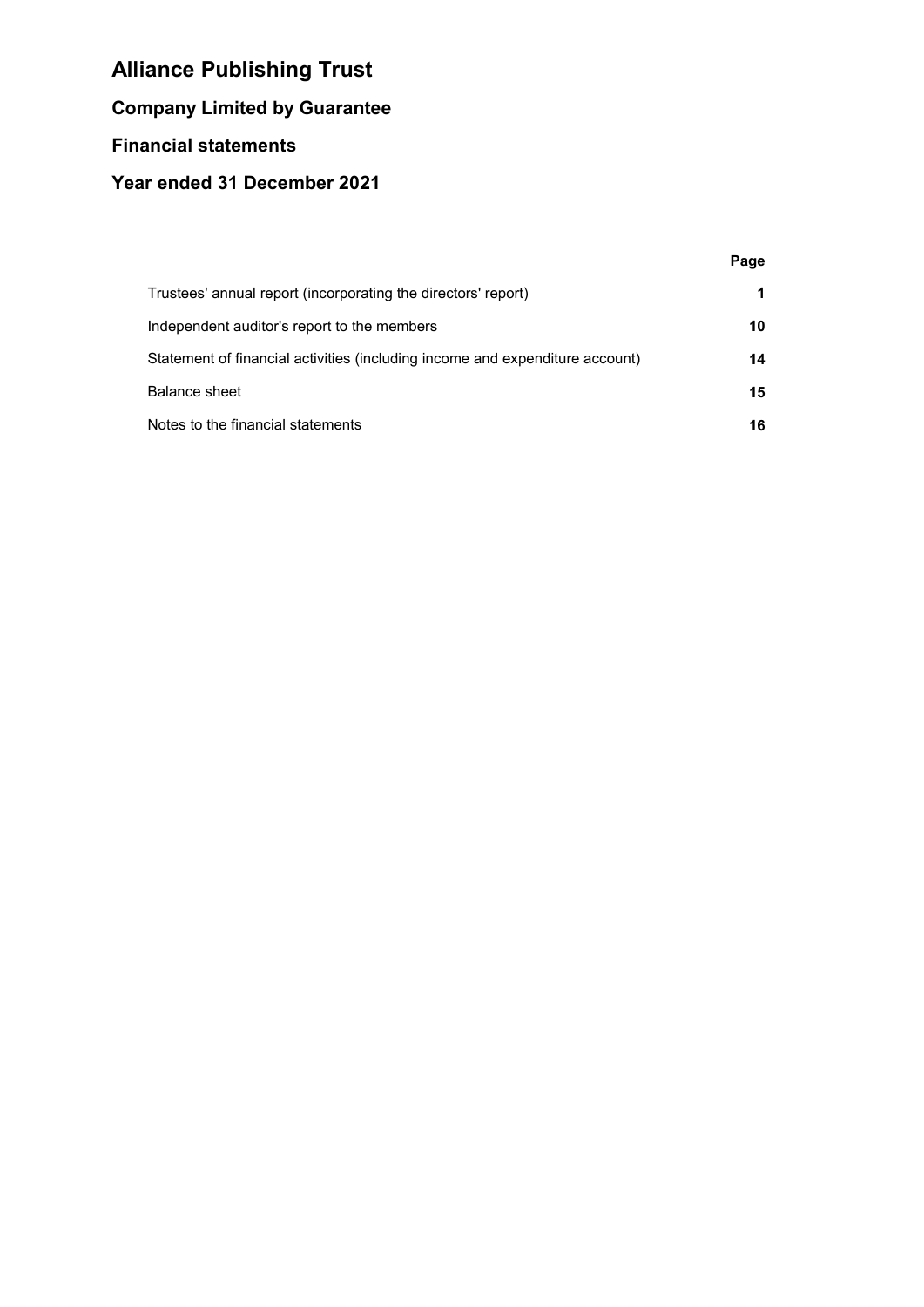### Company Limited by Guarantee

### Trustees' annual report (incorporating the directors' report)

### Year ended 31 December 2021

The trustees, who are also the directors for the purposes of company law, present their report and the financial statements of the charity for the year ended 31 December 2021.

The financial statements have been prepared in accordance with the accounting policies set out in notes to the accounts and comply with the charity's governing document, the Charities Act 2011 and Companies Act 2006 and Accounting and Reporting by Charities: Statement of Recommended Practice applicable to charities preparing their accounts in accordance with the Financial Reporting Standard applicable in the UK and Republic of Ireland published in October 2019.

#### Reference and administrative details

| <b>Registered charity name</b>                   | Alliance Publishing Trust              |
|--------------------------------------------------|----------------------------------------|
| <b>Charity registration number</b>               | 1116744                                |
| <b>Company registration number</b>               | 5935154                                |
| <b>Principal office and registered</b><br>office | 15 Prescott Place<br>London<br>SW4 6BS |

#### The trustees

The trustees who served during the year and at the date of approval were as follows:

Axelle Davezac Philippe Jannet Elizabeth McKeon Felix Oldenburg Stefan Schaefers Joel Toner Walter Veirs Nienke Venema (resigned 3 June 2021)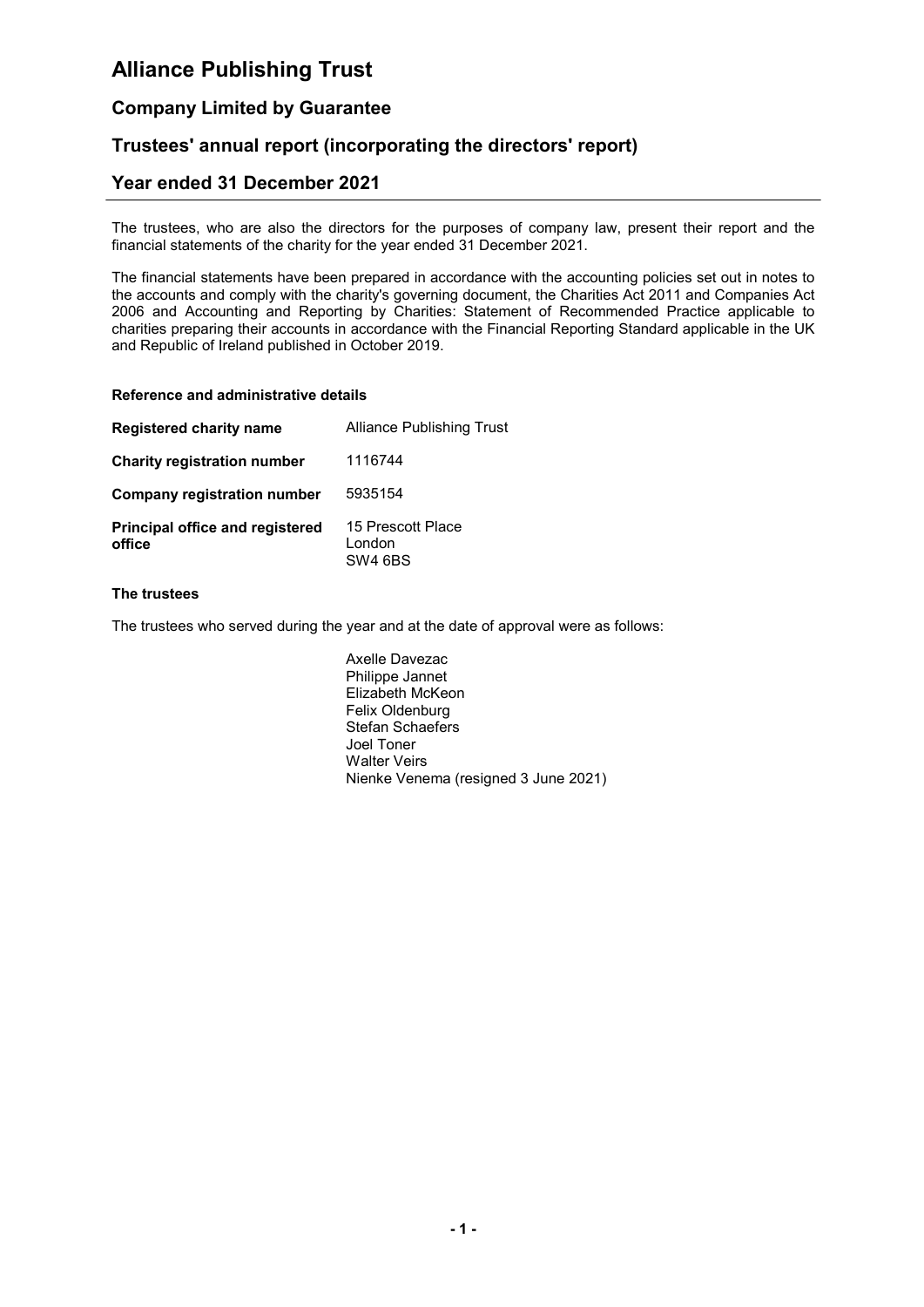## Company Limited by Guarantee

## Trustees' annual report (incorporating the directors' report) (continued)

# Year ended 31 December 2021

| <b>Principal staff</b>   | David Drewery (Executive Director)<br>Charles Keidan (Executive Editor)                                                                                 |
|--------------------------|---------------------------------------------------------------------------------------------------------------------------------------------------------|
| <b>Bankers</b>           | Barclays Bank plc<br>PO Box 32016<br>London<br><b>NW1 2ZH</b>                                                                                           |
| <b>Company secretary</b> | David Drewery (appointed 14 January 2021)                                                                                                               |
| <b>Auditor</b>           | Lovewell Blake LLP<br>Chartered accountants & statutory auditor<br>Bankside 300<br>Peachman Way<br><b>Broadland Business Park</b><br>Norwich<br>NR7 OLB |
| <b>Solicitors</b>        | Bates Wells & Braithwaite London LLP<br>2-6 Cannon Street<br>London<br>EC4M 6YH                                                                         |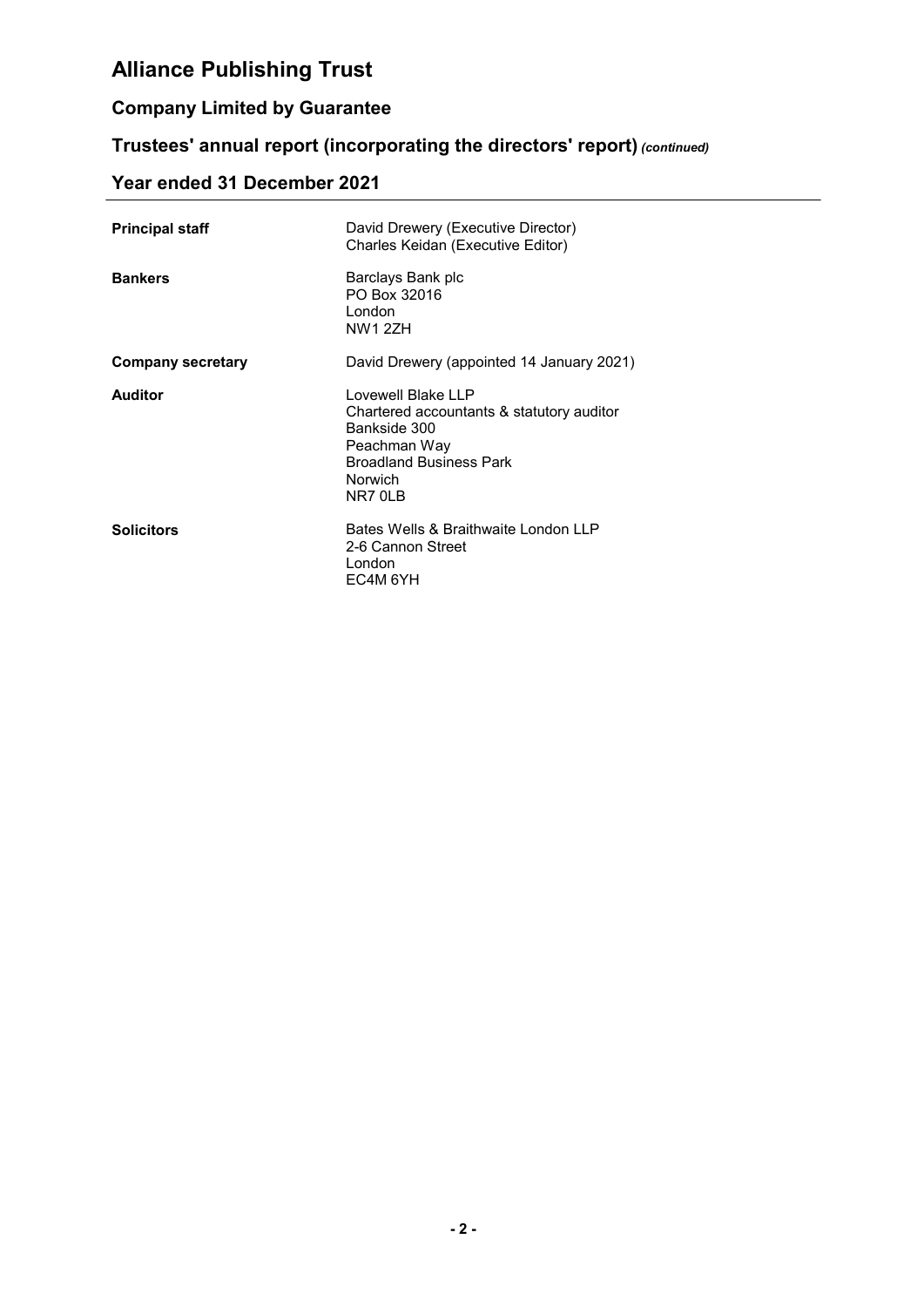### Company Limited by Guarantee

### Trustees' annual report (incorporating the directors' report) (continued)

### Year ended 31 December 2021

#### Objectives and activities

Alliance Publishing Trust is a registered charity under the Charities Act. The objects of the charity are:

To promote the efficiency and effectiveness of charities and the effective use of charitable resources for the public benefit by:

- publishing journals, reports and other material relating to the administration and effectiveness of charities and the effective use of charitable resources; and
- convening discussion and dialogue on these issues.

#### Review of activities

Alliance Publishing Trust (APT) was set up as an independent organisation on 1 January 2007 with the primary responsibility of publishing Alliance magazine, a quarterly magazine on philanthropy and social investment with a global subscriber base of approximately 13,766 organisations and individuals as at the end of 2021. In 2022 we aim to increase our subscriber base by 5% to 14,500.

Alliance magazine has been in existence for 25 years. From the beginning of 1998 until the end of July 2001, it was published by Charities Aid Foundation (CAF). From 2001 to 2007, it was published by Allavida.

#### Purpose and aims

The trustees review the aims, objectives and activities of the charity each year. This report looks at what the charity has achieved and the outcomes of its work within the last 12 months. The trustees report the success of each key activity and the benefits the charity has brought to those groups of people that it is set up to help. The review also helps the trustees ensure the charity's aims, objectives and activities remained focused on its stated purposes.

The trustees have referred to the guidance contained in the Charity Commission's general guidance on public benefit when reviewing the charity's aims and objectives and in planning its future activities. In particular, the trustees consider how planned activities will contribute to the aims and objectives that have been set. Promoting the efficiency and effectiveness of charities is recognized as providing a public benefit by the Charity Commission. The material we publish is either distributed free of of charge or paid for through modest subscriptions, and is available globally to anyone who would like it.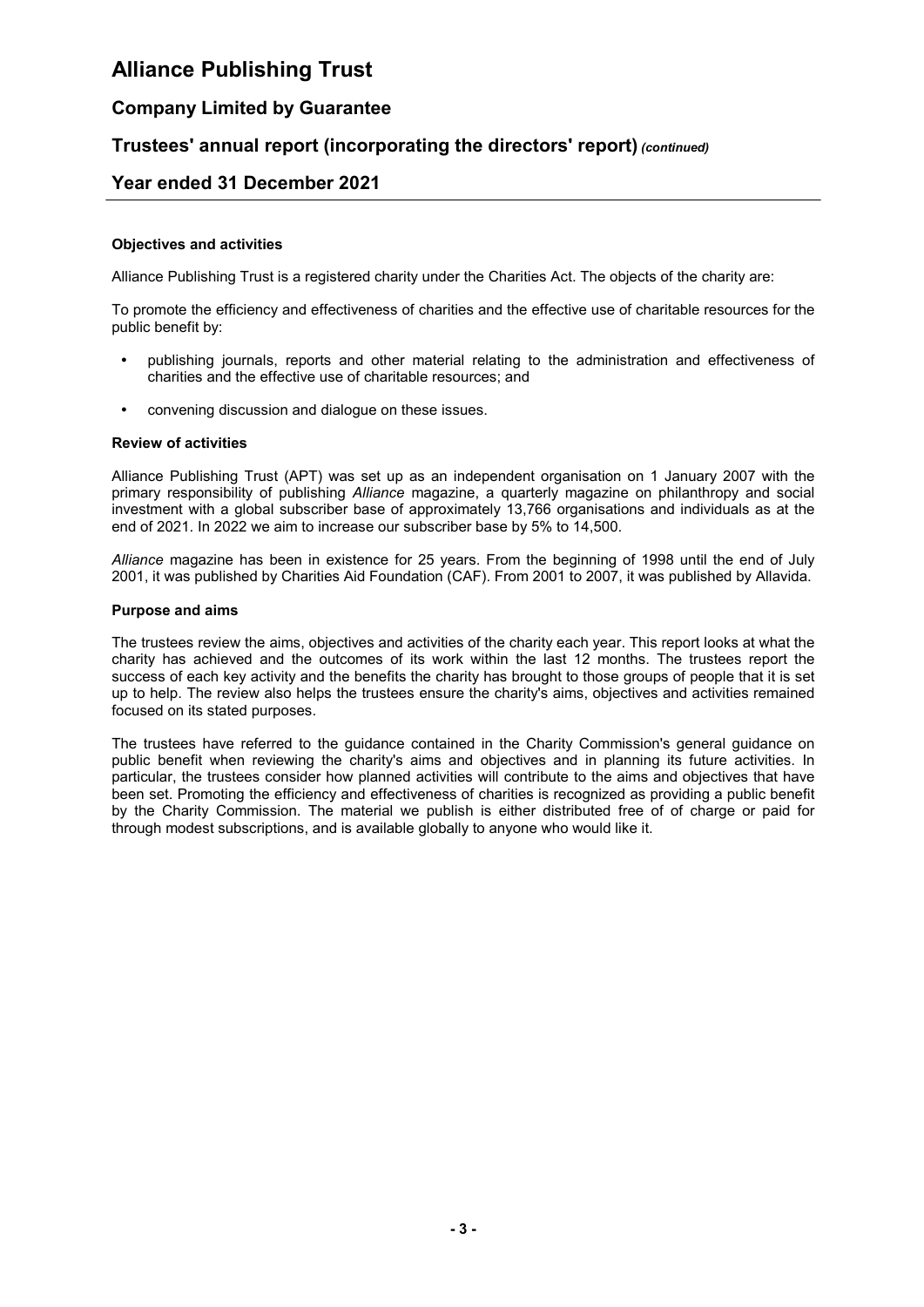### Company Limited by Guarantee

### Trustees' annual report (incorporating the directors' report) (continued)

### Year ended 31 December 2021

#### Achievements and performance

APT's core publishing activities are to:

- publish four issues of Alliance magazine annually, in print and digital versions;
- produce 48 issues of Alliance Extra annually;
- publish both paywalled & free-to-view articles and interviews on the Alliance website;
- publish daily free-to-view news, opinion and conference reports via our Latest from Alliance platform;
- publish four regular columns on ClimatePhilanthropy2030, Editor's comment, Funding Practice &Philanthropy confidential.

All these activities were successfully carried out in 2021. The themes covered by the four issues of the magazine in 2021 were:

- March 2021 Law, philanthropy and justice: Guest editors Nicolette Naylor at the Ford Foundation and David Sampson, Baring Foundation
- June 2021 Climate philanthropy before COP26: Guest editor Winnie Asiti, Climate Analytics
- September 2021 100th issue: 25 years in philanthropy: Guest editors Caroline Hartnell, Masha Chertok and Ingrid Srinath
- December 2021 Food systems: Guest editors Ruth Richardson of the Global Alliance for the Future of Food.

At the end of 2021, Alliance had a subscriber base of 13,766. 29% of this figure consists of paid subscriptions, the rest being a mixture of copies for key funders and contributors and free digital copies for individuals and organizations in developing countries. In 2020, the subscriber base was 13,083, with 28% being paid subscriptions.

In terms of readership, we finished the year with a total readership (print, digital and controlled circulation) of 29,015 - an increase of 5% on 2020.

Our sponsor's subscriptions continue to be essential to both our income and our readership and we were pleased to increase our readership level from these by 9%

Alongside the increase in paid subscriptions in 2021, we saw a large growth in our free subscription scheme, with free subscribers up 5% on 2020 to 9,710. We are pleased to continue to offer this scheme to all those working in over 140 countries. While we are pleased with our free subscriber base for 2021, next year we aim to focus on increasing our paid circulation and hope to raise our overall circulation from 13,766 to 14,500.

Our 'What's new?' emails and their subscriber only counterparts were produced weekly in 2021. This allowed us to disseminate more of our free content and gave us more opportunities to promote the value of our paid content. We now have over 6,500 people signed up to receive this free digital newsletter, which provides a strong base of potential subscribers.

We continued to host regular events including ones focused on the special feature of each magazine. We feel these added to our presence and credibility in the field, the events now produce a modest income and we have been using these events to engage with non-subscribers. Our events in 2021 were primarily digital in line with our global mission and had an average of 446 people registering per event across our annual programme of eight events which were all successfully delivered.

We continued to produce free content and disseminate it through our network and the Latest from Alliance blog has gone from strength to strength. We continue to offer news, opinion and conference reports on a daily basis.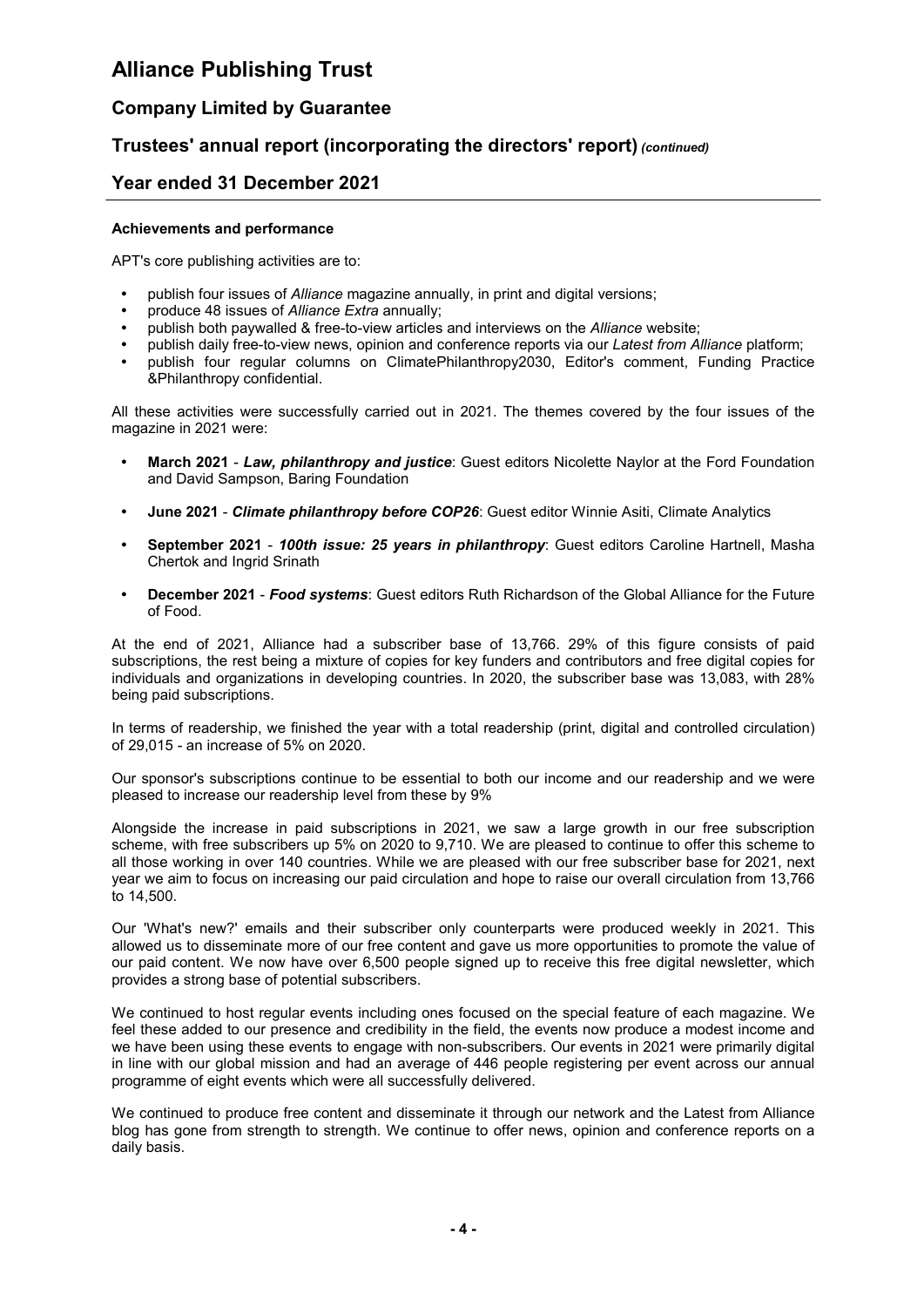### Company Limited by Guarantee

### Trustees' annual report (incorporating the directors' report) (continued)

### Year ended 31 December 2021

#### Achievements and performance (continued)

The website continues to regularly provide both magazine and exclusive online articles that are free to read by all. Our conference calendar continues to keep readers up to date with sector events and everyone can make the most of our archive of over 7,000 articles by browsing by content type, theme or region, allowing readers to get straight to the information that matters to them.

We have also expanded our social media presence in 2021 with further increases in followers across three platforms. We share everything we do via these mediums and this dedicated approach has allowed us to reach new audiences.

To mark our 25th anniversary and celebrate our place in the sector we devised an ambitious program of 25 moments that would take place throughout the year. We created new branding that was used across all Alliance platforms; we ran a reader poll on their favourite past issues and the delivery of all 25 'moments' including six extra events - was on plan, on schedule and under budget.

#### Financial review

At the end of its fifteenth year, APT is well established as an independent organization with relevant financial, human resources and operational processes in place. Our activities produced a net £37,366 surplus in 2021 (2020: £110,719) with our net assets at the end of the year amounting to £306,419 (2020: £269,053) with £112,800 (2020: £116,600) designated to future years and £193,084 (2020: £150,218) constituting our current level of free reserve at the end of the year. In 2022 we predict we will finish the year with a similar level of healthy reserve which is in line with our current reserve policy. We hope the reserve we will have remaining by the end of 2022 will continue to help with any funding shortages in the future.

The trustees would like to express their gratitude to the following organisations, which fund APT:

- Adessium Foundation
- Calouste Gulbenkian Foundation
- Charles Stewart Mott Foundation
- Conrad N Hilton Foundation
- Fondation de France
- King Baudouin Foundation
- Oak Foundation
- Robert Bosch Stiftung
- William and Flora Hewlett Foundation

The long-term support of our funders, and that of our growing number of sponsor subscribers, is essential to APT's continued successful operation.

APT was pleased to maintain its staffing level of five, this enabled us to carry out the activities outlined below and to strengthen our efforts to increase earned income from subscriptions, advertising and publishing.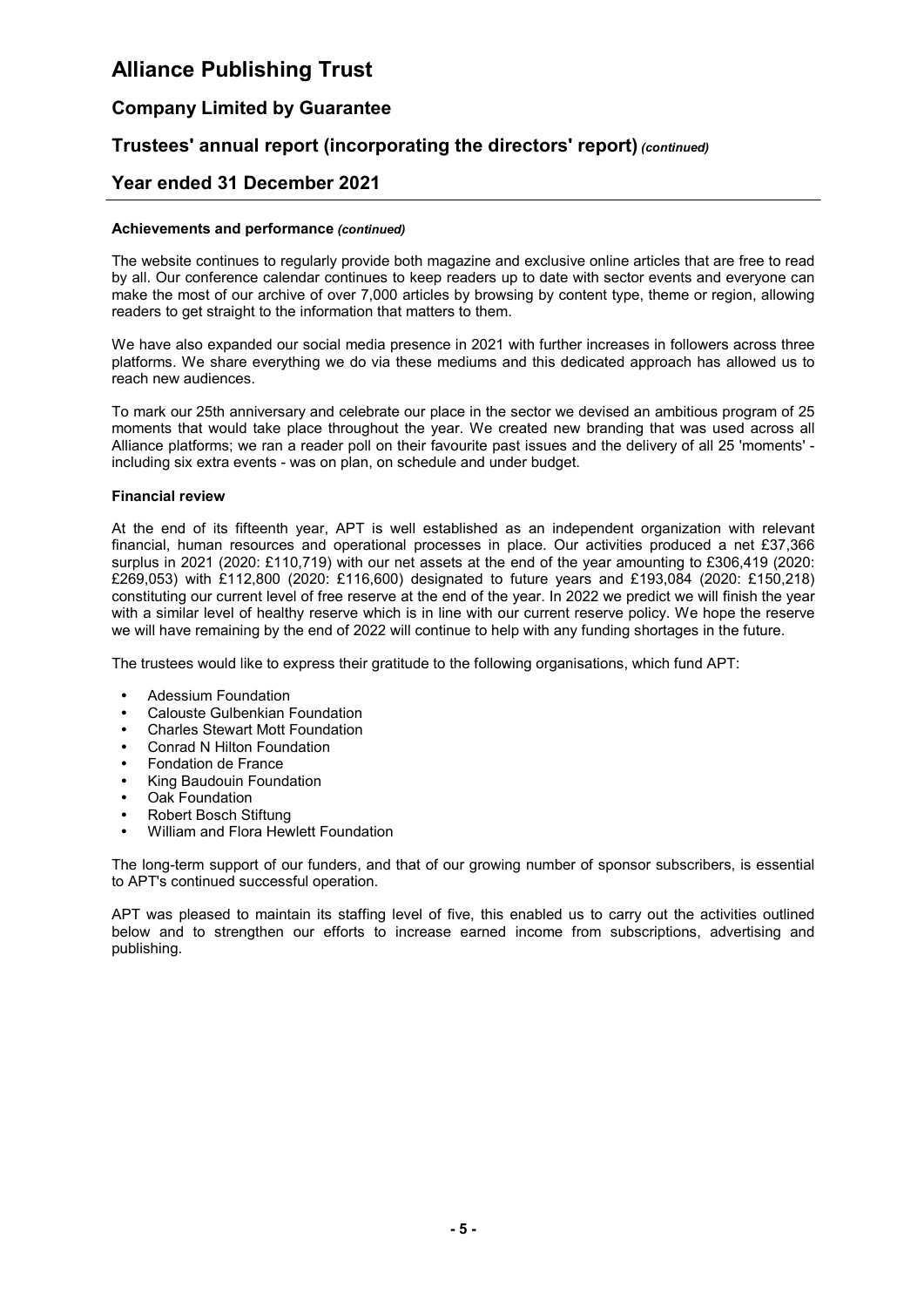### Company Limited by Guarantee

### Trustees' annual report (incorporating the directors' report) (continued)

### Year ended 31 December 2021

#### Financial review (continued)

#### Reserves policy

The Board of Trustees has examined the requirements for holding an appropriate level of unrestricted reserves in order to safeguard the day-to-day running of the charity and provide underlying financial stability to protect its long-term projects. APT aims to hold no less than 40% of our annual operating budget at all times and strives to hold as much as 50%.

As at 31 December 2021, free reserves totalled £193,084, representing 51% of 2021 expenditure levels.

#### Remuneration policy

The pay and remuneration of key management personnel, along with all other staff, is determined by the board of trustees at the point of recruitment based on the roles and responsibilities and an evaluation of the sector for comparable roles. Any increase in this remuneration is determined by the board of trustees at an annual meeting based on performance against the aims of the charity and their role within that.

#### Risk statement

The Board of Trustees has examined the major risks to which APT is exposed and systems have been established to mitigate these risks. APT maintains an active risk register and business continuity plan.

The largest risk facing APT is the discontinuing of core grant funding. To mitigate this risk, APT has since 2012 pursued a plan of increasing non-grant income to increase the sustainability of the organisation and limit the effect a funding withdrawal would have on our annual operations. It also maintains a sensible reserves policy (see above) which would provide the required time to seek alternative income sources should the situation arise.

#### Asset cover for funds

The assets of the trust are sufficient to meet the trust's obligations on a fund by fund basis.

#### Plans for future periods

We shall continue to focus on our principal areas of activity, ie publishing Alliance magazine and free-toview online articles and interviews plus daily blog posts on our Latest from Alliance blog site. Upcoming themes for the magazine include 'Philanthropy for mental health & 'Learning from failure.' We are looking to further build our online presence and to increase all forms of readership, both paid and free subscribers. We will continue to host regular events and will be expanding our events program to monthly.

2022 will see the appointment of a part time Features Editor to oversea the central theme of each issue and a part time Subscriptions Manager to help us grow our readership worldwide. In addition we will engaging five part time regional representatives in key regions around the world to help us grow our networks and understanding of philanthropy in those regions.

We will also be finalising our long term vision for Alliance 2030 with the aid of external consutant; planning, building & launching a new website; increasing our emails to readers to twice a week; expanding our editorial advisory board; and recruiting new trustees.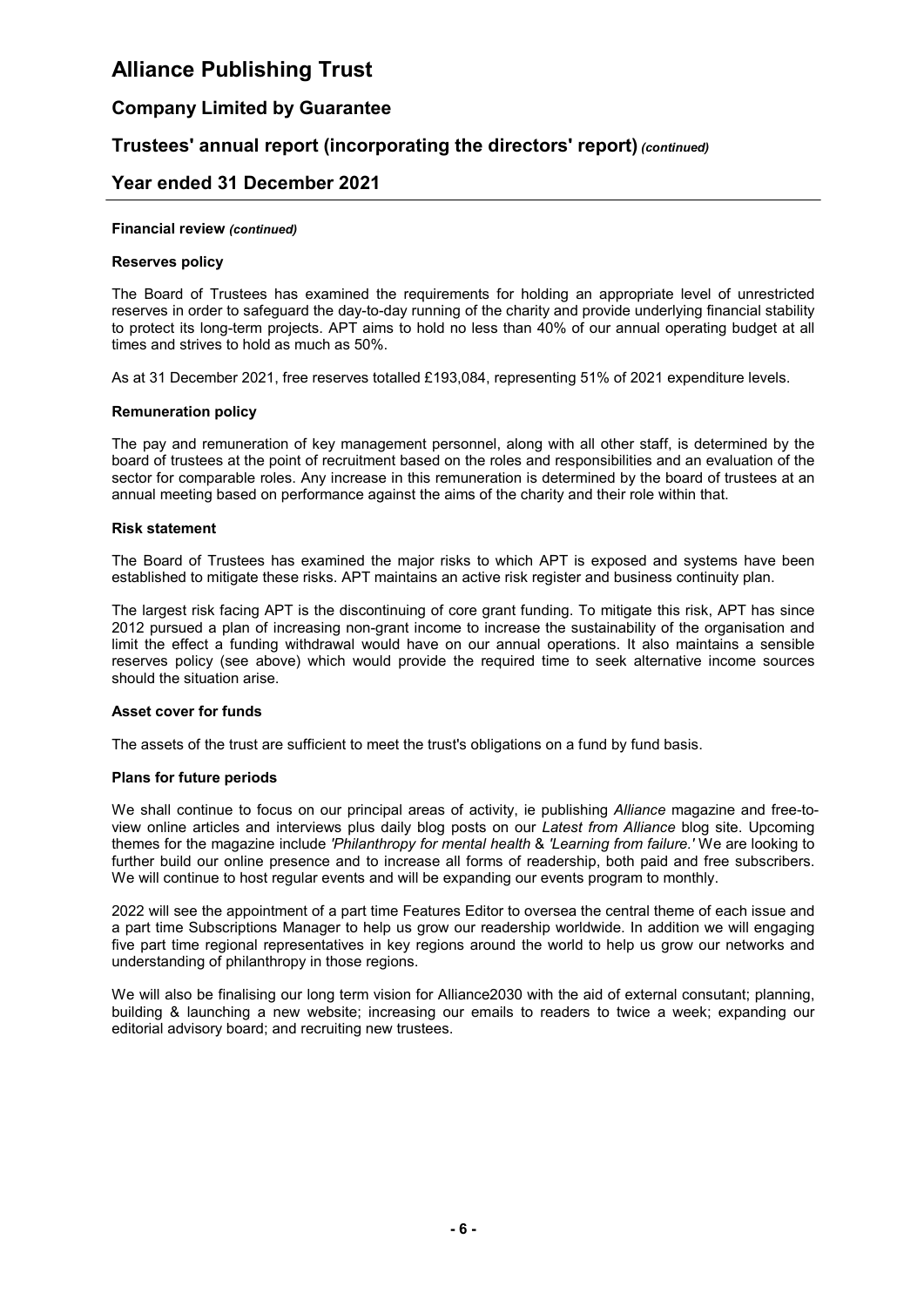### Company Limited by Guarantee

### Trustees' annual report (incorporating the directors' report) (continued)

### Year ended 31 December 2021

#### Structure, governance and management

The organisation is a charitable company limited by guarantee, incorporated on 14 September 2006 and registered as a charity on 10 November 2006.

The company was established under a Memorandum of Association which established the objects and powers of the charitable company and is governed under its articles of association.

All trustees give their time voluntarily and receive no benefits from the charity. Any expenses reclaimed from the charity are set out in note 14 to the accounts. Any business relationships between the trustees and Alliance Publishing Trust (APT) are set out in note 21.

Members of the charity guarantee to contribute an amount not exceeding £1 to the assets of the charity in the event of winding up. The total number of such guarantees at 31 December 2021 was seven (2020 eight). The trustees are members of the charity but this entitles them only to voting rights. The trustees have no beneficial interest in the charity.

#### Appointment of trustees

As set out in the Articles of Association new trustees are appointed by resolution of the existing trustees. There should be no fewer than three trustees.

#### Trustee induction and training

New trustees are fully briefed on their legal obligations under charity and company law and on the content of the Memorandum and Articles of Association. All new trustees are provided with a copy of the Charity Commission's The Essential Trustee.

#### **Organisation**

The Board of Trustees (minimum of three members) administers the charity. The board meets twice a year. An Executive Director is appointed by the trustees to manage the day-to-day operations of the charity. To facilitate effective operations, the Executive Director has delegated authority, within terms of delegation approved by the trustees, for operational matters including finance, employment and development activity.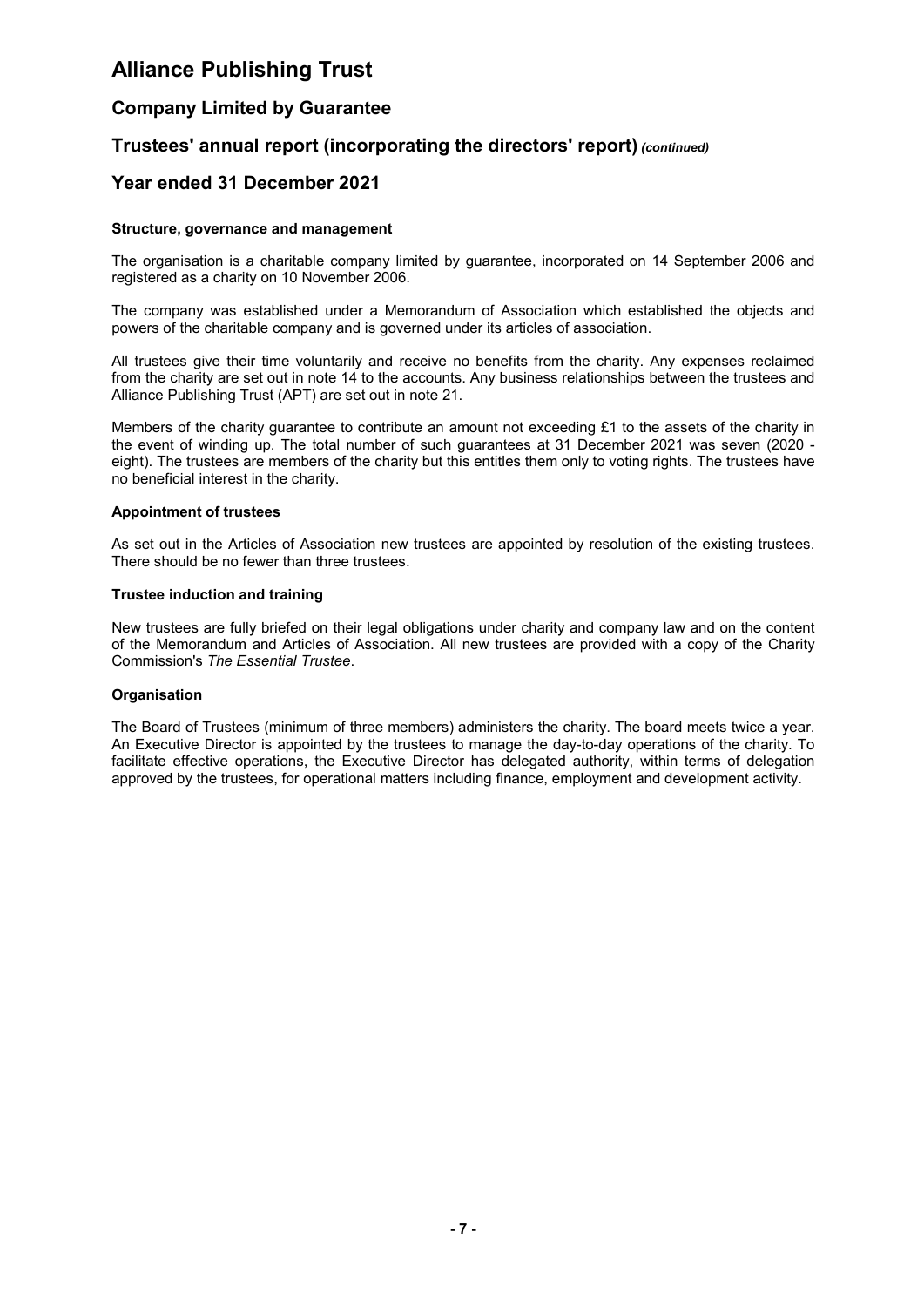### Company Limited by Guarantee

### Trustees' annual report (incorporating the directors' report) (continued)

### Year ended 31 December 2021

#### Structure, governance and management (continued)

#### Trustees and Members of the Board

| Axelle Davezac   | <b>Fondation de France</b>               |
|------------------|------------------------------------------|
| Philippe Jannet  |                                          |
| Elizabeth McKeon | Ikea Foundation                          |
| Felix Oldenburg  | <b>German Association of Foundations</b> |
| Stefan Schaefers | King Baudouin Foundation                 |
| Joel Toner       | Non Profit Quarterly                     |
| Walter Veirs     | <b>Charles Stewart Mott Foundation</b>   |
|                  |                                          |

#### Alliance Editorial Advisory Board

The Alliance Editorial Advisory Board is a group of individuals from all around the world, each of whom has expertise and experience in a particular area of relevance to Alliance. Their role is to advise the editor on all editorial matters, especially on the selection of special features and choice of guest editors. The Board of Trustees extend their thanks to the Editorial Advisory Board for their help and contributions over the year.

#### Related parties

Alliance Publishing Trust is grateful to receive financial support from Adessium Foundation, Calouste Gulbenkian Foundation, Charles Stewart Mott Foundation, Conrad N Hilton Foundation, Fondation de France, King Baudouin Foundation, Oak Foundation, Robert Bosch Stiftung, William and Flora Hewlett Foundation

In 2021, Charles Stewart Mott Foundation, Fondation de France and King Baudouin Foundation have members of staff on the Board of Trustees.

#### Trustees' responsibilities statement

The trustees (who are also directors for the purposes of company law) are responsible for preparing the trustees' report and the financial statements in accordance with applicable law and United Kingdom Accounting Standards (United Kingdom Generally Accepted Accounting Practice).

Company law requires the trustees to prepare financial statements for each financial year. Under company law the trustees must not approve the financial statements unless they are satisfied that they give a true and fair view of the state of affairs of the charitable company for that period.

In preparing these financial statements, the trustees are required to:

- select suitable accounting policies and then apply them consistently;
- observe the methods and principles in the Charities SORP 2019 (FRS102);
- make judgements and estimates that are reasonable and prudent;
- state whether applicable UK accounting standards have been followed, subject to any material departures disclosed and explained in the financial statements;
- prepare the financial statements on the going concern basis unless it is inappropriate to presume that the charity will continue in operation.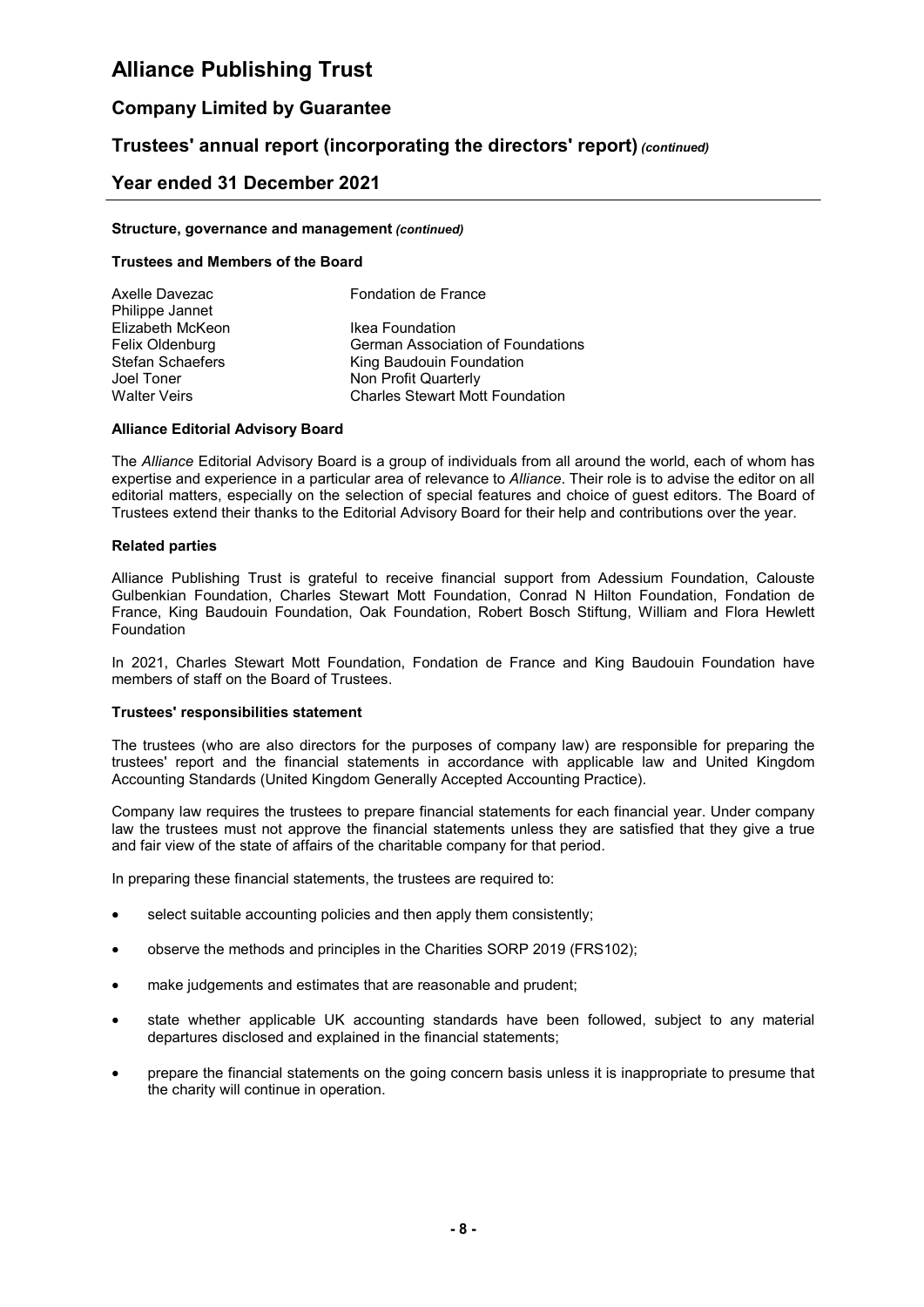### Company Limited by Guarantee

### Trustees' annual report (incorporating the directors' report) (continued)

### Year ended 31 December 2021

The trustees are responsible for keeping adequate accounting records that are sufficient to show and explain the charity's transactions and disclose with reasonable accuracy at any time the financial position of the charity and enable them to ensure that the financial statements comply with the Companies Act 2006. They are also responsible for safeguarding the assets of the charity and hence for taking reasonable steps for the prevention and detection of fraud and other irregularities.

#### Auditor

Each of the persons who is a trustee at the date of approval of this report confirms that:

- so far as they are aware, there is no relevant audit information of which the charity's auditor is unaware; and
- they have taken all steps that they ought to have taken as a trustee to make themselves aware of any relevant audit information and to establish that the charity's auditor is aware of that information.

The auditor is deemed to have been re-appointed in accordance with section 487 of the Companies Act 2006.

#### Small company provisions

This report has been prepared taking advantage of the small companies' exemption of section 415A of the Companies Act 2006.

The trustees' annual report was approved on 25 February 2022 and signed on behalf of the board of trustees by:

Walter Veirs **Trustee**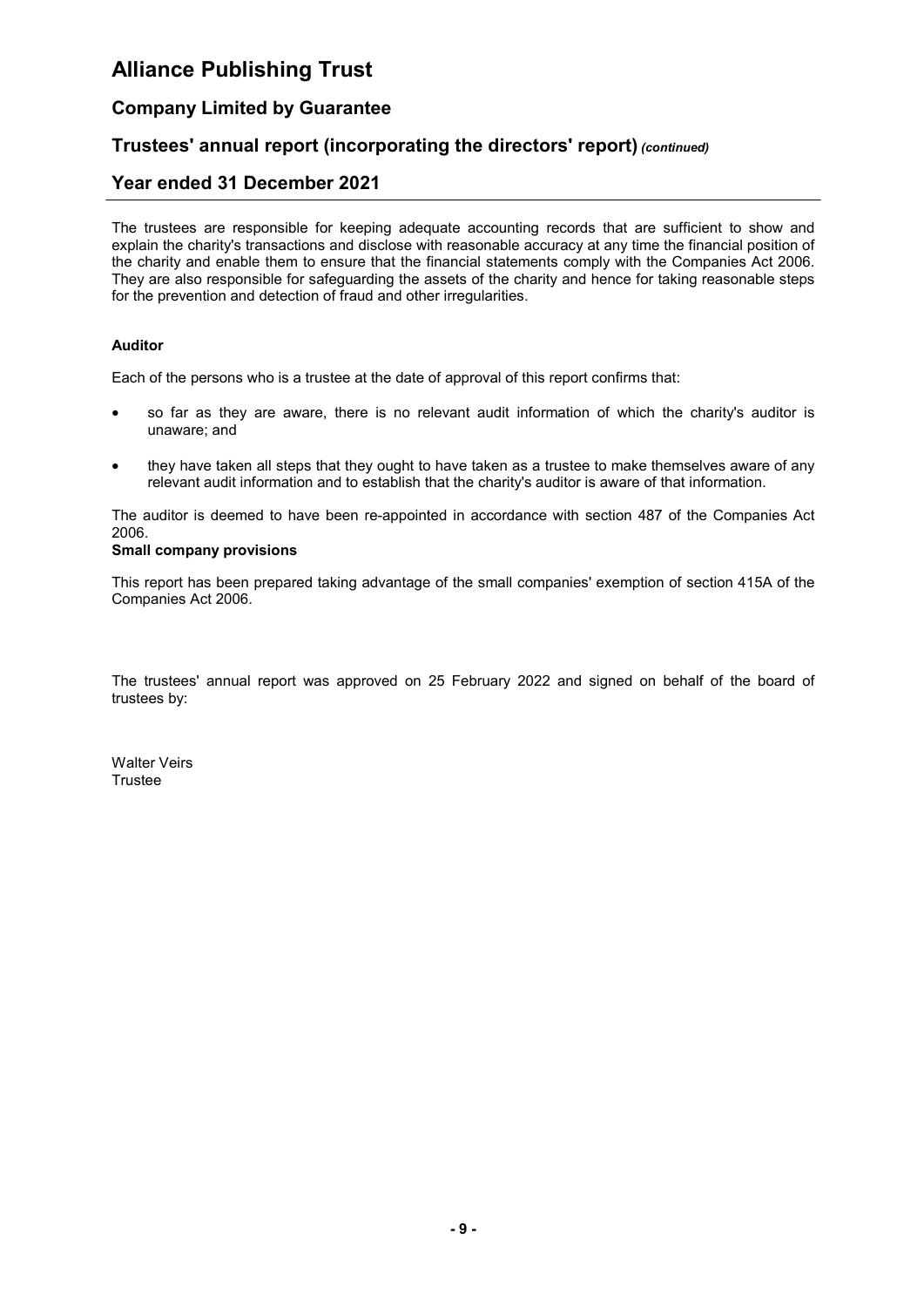### Company Limited by Guarantee

### Independent auditor's report to the members of Alliance Publishing Trust

### Year ended 31 December 2021

#### Opinion

We have audited the financial statements of Alliance Publishing Trust (the 'charity') for the year ended 31 December 2021 which comprise the statement of financial activities (including income and expenditure account), balance sheet and the related notes, including a summary of significant accounting policies. The financial reporting framework that has been applied in their preparation is applicable law and United Kingdom Accounting Standards, including FRS 102 The Financial Reporting Standard applicable in the UK and Republic of Ireland (United Kingdom Generally Accepted Accounting Practice).

In our opinion the financial statements:

- give a true and fair view of the state of the charity's affairs as at 31 December 2021 and of its incoming resources and application of resources, including its income and expenditure, for the year then ended;
- have been properly prepared in accordance with United Kingdom Generally Accepted Accounting Practice;
- have been prepared in accordance with the requirements of the Companies Act 2006.

#### Basis for opinion

We conducted our audit in accordance with International Standards on Auditing (UK) (ISAs (UK)) and applicable law. Our responsibilities under those standards are further described in the auditor's responsibilities for the audit of the financial statements section of our report. We are independent of the charity in accordance with the ethical requirements that are relevant to our audit of the financial statements in the UK, including the FRC's Ethical Standard, and we have fulfilled our other ethical responsibilities in accordance with these requirements. We believe that the audit evidence we have obtained is sufficient and appropriate to provide a basis for our opinion.

#### Conclusions relating to going concern

In auditing the financial statements, we have concluded that the trustees' use of the going concern basis of accounting in the preparation of the financial statements is appropriate.

Based on the work we have performed, we have not identified any material uncertainties relating to events or conditions that, individually or collectively, may cast significant doubt on the charity's ability to continue as a going concern for a period of at least twelve months from when the financial statements are authorised for issue.

Our responsibilities and the responsibilities of the trustees with respect to going concern are described in the relevant sections of this report.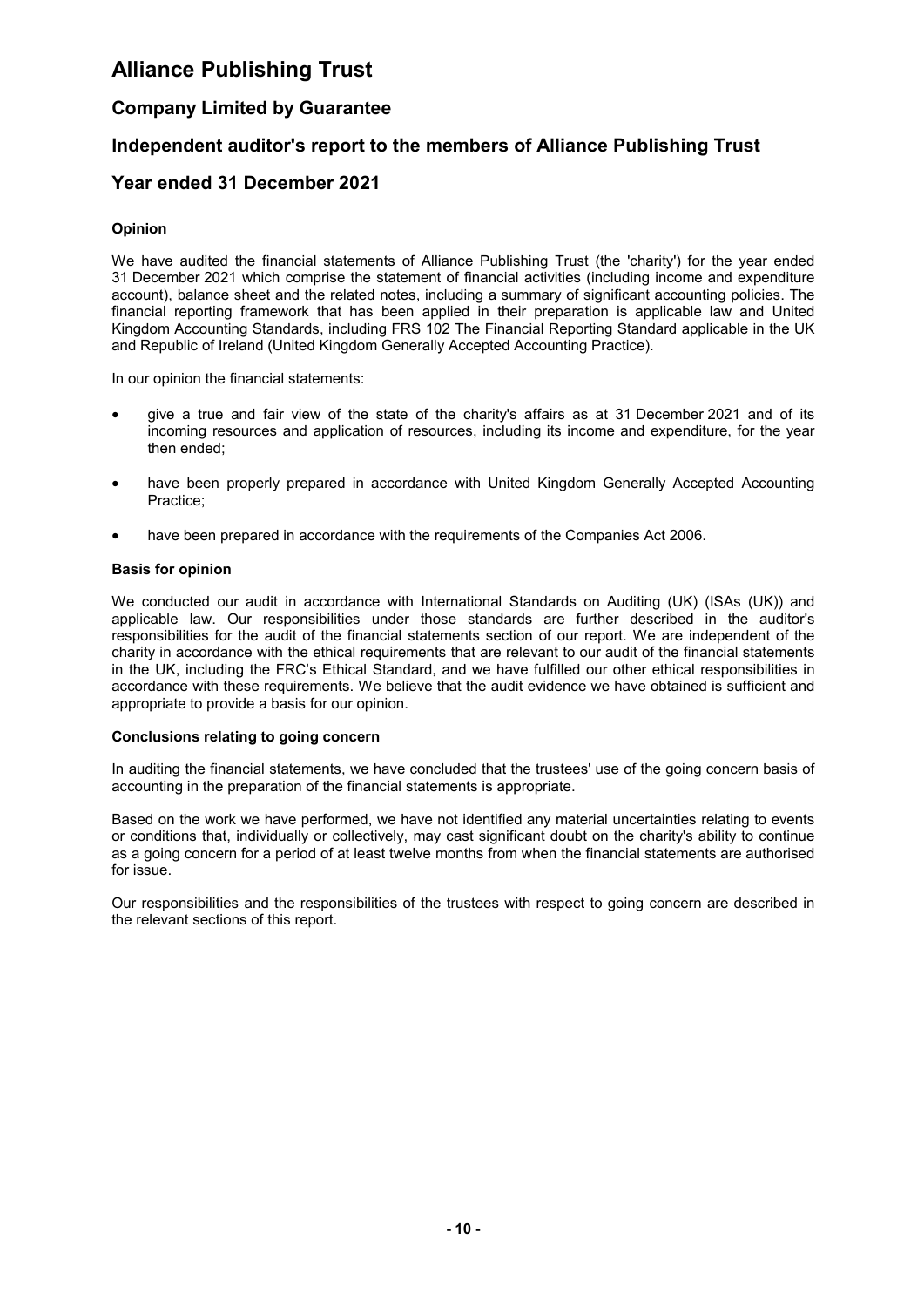### Company Limited by Guarantee

#### Independent auditor's report to the members of Alliance Publishing Trust (continued)

### Year ended 31 December 2021

#### Other information

The other information comprises the information included in the trustees annual report, other than the financial statements and our auditor's report thereon. The trustees are responsible for the other information. Our opinion on the financial statements does not cover the other information and, except to the extent otherwise explicitly stated in our report, we do not express any form of assurance conclusion thereon.

In connection with our audit of the financial statements, our responsibility is to read the other information and, in doing so, consider whether the other information is materially inconsistent with the financial statements or our knowledge obtained in the audit or otherwise appears to be materially misstated. If we identify such material inconsistencies or apparent material misstatements, we are required to determine whether there is a material misstatement in the financial statements or a material misstatement of the other information. If, based on the work we have performed, we conclude that there is a material misstatement of this other information, we are required to report that fact.

We have nothing to report in this regard.

#### Opinions on other matters prescribed by the Companies Act 2006

In our opinion, based on the work undertaken in the course of the audit:

- the information given in the trustees' report for the financial year for which the financial statements are prepared is consistent with the financial statements; and
- the trustees' report has been prepared in accordance with applicable legal requirements.

#### Matters on which we are required to report by exception

In the light of the knowledge and understanding of the charity and its environment obtained in the course of the audit, we have not identified material misstatements in the trustees' report.

We have nothing to report in respect of the following matters in relation to which the Companies Act 2006 requires us to report to you if, in our opinion:

- adequate accounting records have not been kept, or returns adequate for our audit have not been received from branches not visited by us; or
- the financial statements are not in agreement with the accounting records and returns; or
- certain disclosures of trustees' remuneration specified by law are not made; or
- we have not received all the information and explanations we require for our audit; or
- the trustees were not entitled to prepare the financial statements in accordance with the small companies regime and take advantage of the small companies' exemptions in preparing the directors' report and from the requirement to prepare a strategic report.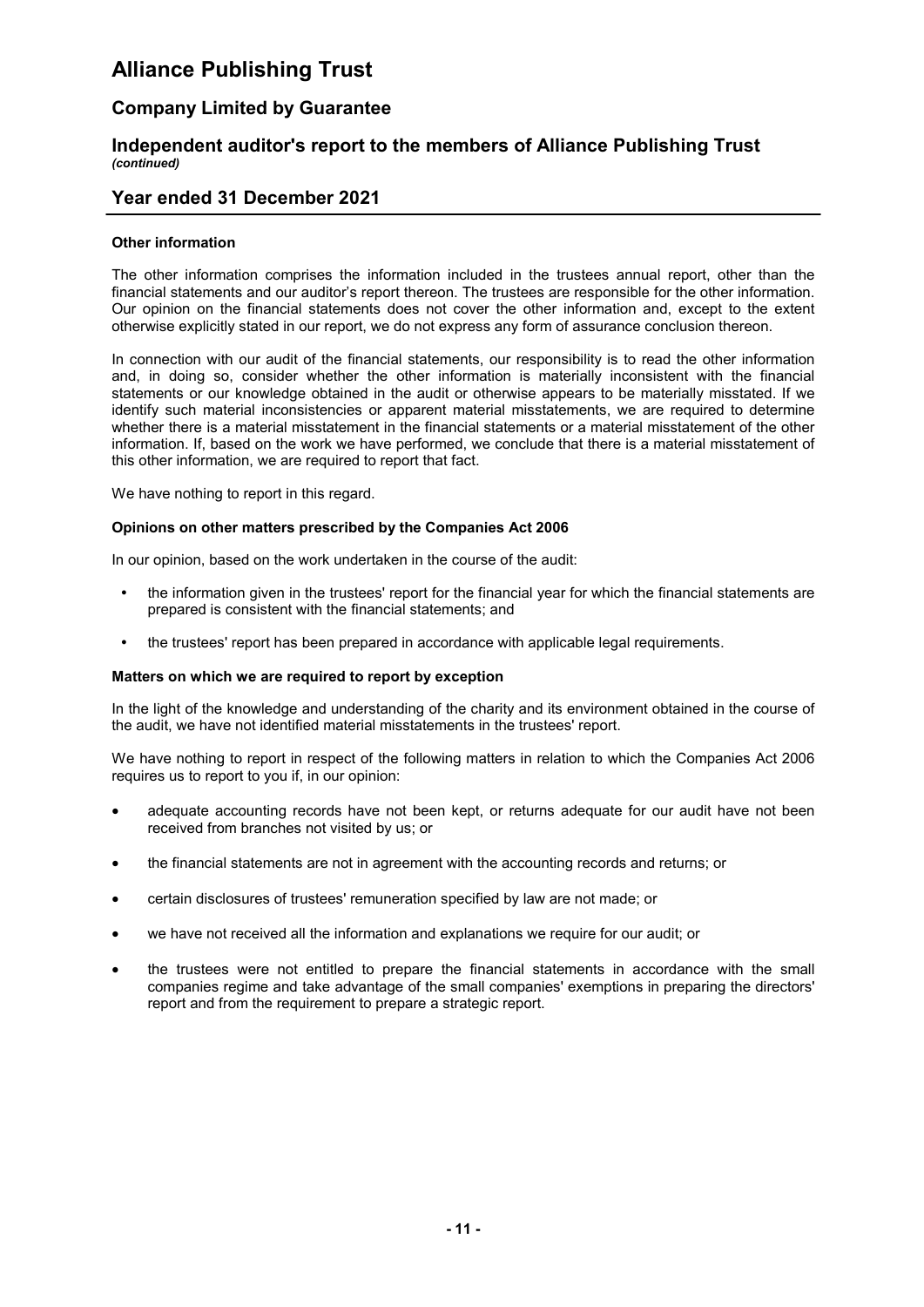### Company Limited by Guarantee

#### Independent auditor's report to the members of Alliance Publishing Trust (continued)

### Year ended 31 December 2021

#### Responsibilities of trustees

As explained more fully in the trustees' responsibilities statement, the trustees (who are also the directors for the purposes of company law) are responsible for the preparation of the financial statements and for being satisfied that they give a true and fair view, and for such internal control as the trustees determine is necessary to enable the preparation of financial statements that are free from material misstatement, whether due to fraud or error.

In preparing the financial statements, the trustees are responsible for assessing the charity's ability to continue as a going concern, disclosing, as applicable, matters related to going concern and using the going concern basis of accounting unless the trustees either intend to liquidate the charity or to cease operations, or have no realistic alternative but to do so.

#### Auditor's responsibilities for the audit of the financial statements

Our objectives are to obtain reasonable assurance about whether the financial statements as a whole are free from material misstatement, whether due to fraud or error, and to issue an auditor's report that includes our opinion. Reasonable assurance is a high level of assurance, but is not a guarantee that an audit conducted in accordance with ISAs (UK) will always detect a material misstatement when it exists. Misstatements can arise from fraud or error and are considered material if, individually or in the aggregate, they could reasonably be expected to influence the economic decisions of users taken on the basis of these financial statements.

Irregularities, including fraud, are instances of non-compliance with laws and regulations. We design procedures in line with our responsibilities, outlined above, to detect material misstatements in respect of irregularities, including fraud. The extent to which our procedures are capable of detecting irregularities, including fraud is detailed below:

- Enquiry of management and those charged with governance;
- Enquiry of entity staff compliance functions to identify any instances of non-compliance with laws and regulations;
- Reviewing financial statement disclosures and testing to supporting documentation to assess compliance with applicable laws and regulations.
- Performing audit work over the risk of management override of controls, including testing of journal entries and other adjustments for appropriateness, evaluating the business rationale of significant transactions outside the normal course of business and reviewing accounting estimates for bias.

Because of the inherent limitations of an audit, there is a risk that we will not detect all irregularities, including those leading to a material misstatement in the financial statements or non-compliance with regulation. This risk increases the more that compliance with a law or regulation is removed from the events and transactions reflected in the financial statements, as we will be less likely to become aware of instances of non-compliance. The risk is also greater regarding irregularities occurring due to fraud rather than error, as fraud involves intentional concealment, forgery, collusion, omission or misrepresentation.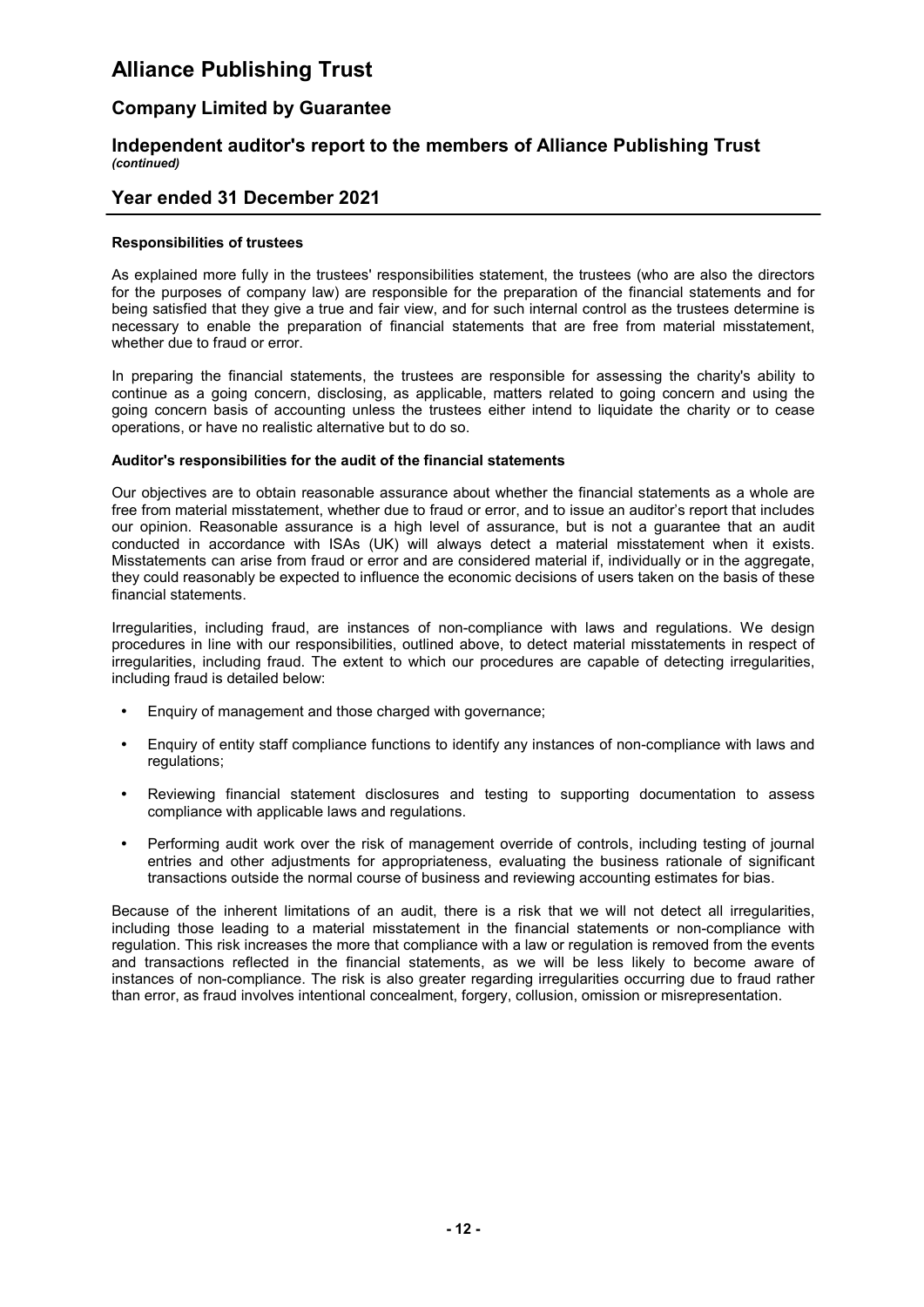### Company Limited by Guarantee

#### Independent auditor's report to the members of Alliance Publishing Trust (continued)

### Year ended 31 December 2021

A further description of our responsibilities for the audit of the financial statements is located on the Financial Reporting Council's website at www.frc.org.uk/auditorsresponsibilities. This description forms part of our auditor's report.

#### Use of our report

This report is made solely to the charity's members, as a body, in accordance with Chapter 3 of Part 16 of the Companies Act 2006. Our audit work has been undertaken so that we might state to the charity's members those matters we are required to state to them in an auditor's report and for no other purpose. To the fullest extent permitted by law, we do not accept or assume responsibility to anyone other than the charity and the charity's members as a body, for our audit work, for this report, or for the opinions we have formed.

Mark Proctor FCA DChA (Senior Statutory Auditor)

For and on behalf of Lovewell Blake LLP Chartered accountants & statutory auditor Bankside 300 Peachman Way Broadland Business Park Norwich NR7 0LB

8 March 2022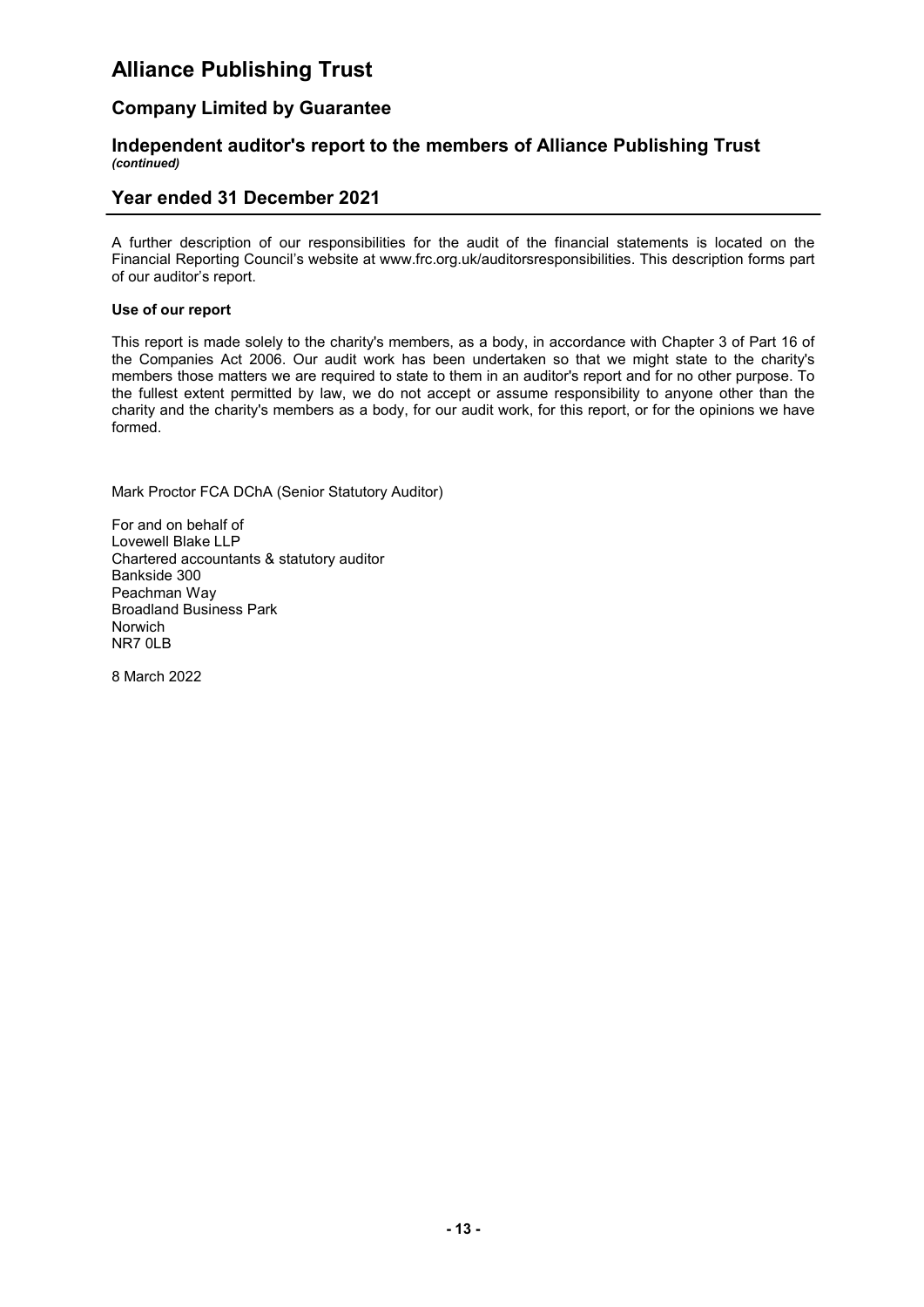## Company Limited by Guarantee

### Statement of financial activities (including income and expenditure account)

### Year ended 31 December 2021

|                                                               |             | Unrestricted | 2021<br>Restricted |                         | 2020             |
|---------------------------------------------------------------|-------------|--------------|--------------------|-------------------------|------------------|
|                                                               | <b>Note</b> | funds<br>£   | funds<br>£         | <b>Total funds</b><br>£ | Total funds<br>£ |
| Income and endowments                                         |             |              |                    |                         |                  |
| Donations and legacies                                        | 5           | 151,691      | 49,271             | 200,962                 | 256,720          |
| Charitable activities                                         | 6           | 217,440      |                    | 217,440                 | 165,293          |
| Investment income                                             | 7           | 141          |                    | 141                     | 501              |
| <b>Total income</b>                                           |             | 369,272      | 49,271             | 418,543                 | 422,514          |
| <b>Expenditure</b><br>Expenditure on raising funds:           |             |              |                    |                         |                  |
| Raising funds                                                 | 8           | 25,601       |                    | 25,601                  | 3,126            |
| Charitable activities                                         | 9           | 304,605      | 50,971             | 355,576                 | 308,669          |
| <b>Total expenditure</b>                                      |             | 330,206      | 50,971             | 381,177                 | 311,795          |
| Net income and net movement in funds                          |             | 39,066       | (1,700)            | 37,366                  | 110,719          |
| <b>Reconciliation of funds</b><br>Total funds brought forward |             | 266,818      | 2,235              | 269,053                 | 158,334          |
| <b>Total funds carried forward</b>                            |             | 305,884      | 535                | 306,419                 | 269,053          |

The statement of financial activities includes all gains and losses recognised in the year. All income and expenditure derive from continuing activities.

The notes on pages 16 to 25 form part of these financial statements.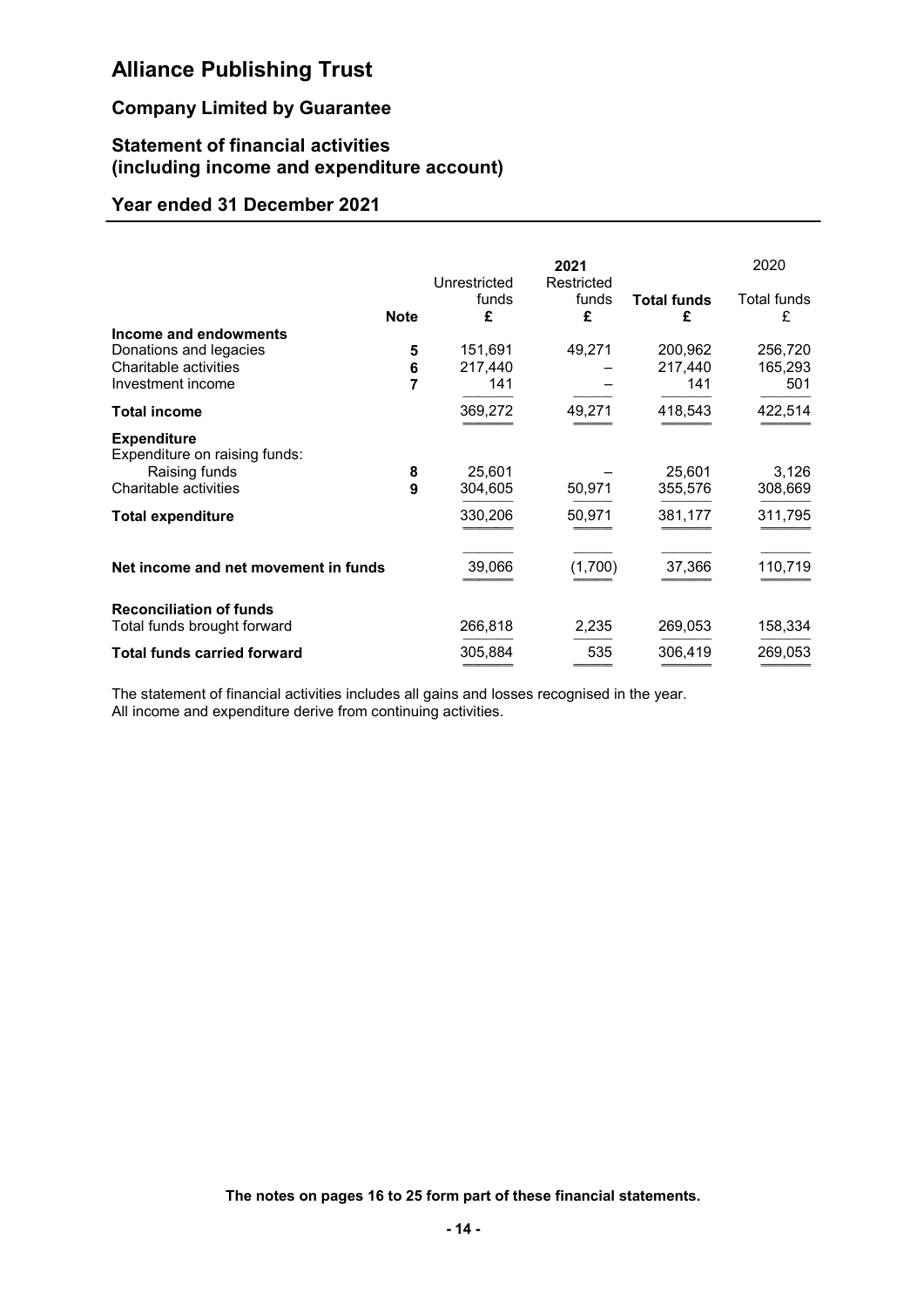### Company Limited by Guarantee

### Balance sheet

### 31 December 2021

|                                              |             | 2021      |         | 2020     |         |
|----------------------------------------------|-------------|-----------|---------|----------|---------|
|                                              | <b>Note</b> | £         | £       | £        | £       |
| <b>Current assets</b>                        |             |           |         |          |         |
| <b>Debtors</b>                               | 15          | 130,188   |         | 68,449   |         |
| Cash at bank and in hand                     |             | 252,185   |         | 252,689  |         |
|                                              |             | 382,373   |         | 321,138  |         |
| <b>Creditors: Amounts falling due within</b> |             |           |         |          |         |
| one year                                     | 16          | (75, 954) |         | (52,085) |         |
| <b>Net current assets</b>                    |             |           | 306,419 |          | 269,053 |
| <b>Total assets less current liabilities</b> |             |           | 306,419 |          | 269,053 |
| <b>Net assets</b>                            |             |           | 306,419 |          | 269,053 |
|                                              |             |           |         |          |         |
| <b>Funds of the charity</b>                  |             |           |         |          |         |
| <b>Restricted funds</b>                      |             |           | 535     |          | 2,235   |
| Unrestricted funds                           |             |           | 305,884 |          | 266,818 |
| <b>Total charity funds</b>                   | 19          |           | 306,419 |          | 269,053 |

These financial statements have been prepared in accordance with the provisions applicable to companies subject to the small companies' regime.

These financial statements were approved by the board of trustees and authorised for issue on 25 February 2022, and are signed on behalf of the trustees by:

Walter Veirs **Trustee** 

Company registration number: 5935154

The notes on pages 16 to 25 form part of these financial statements.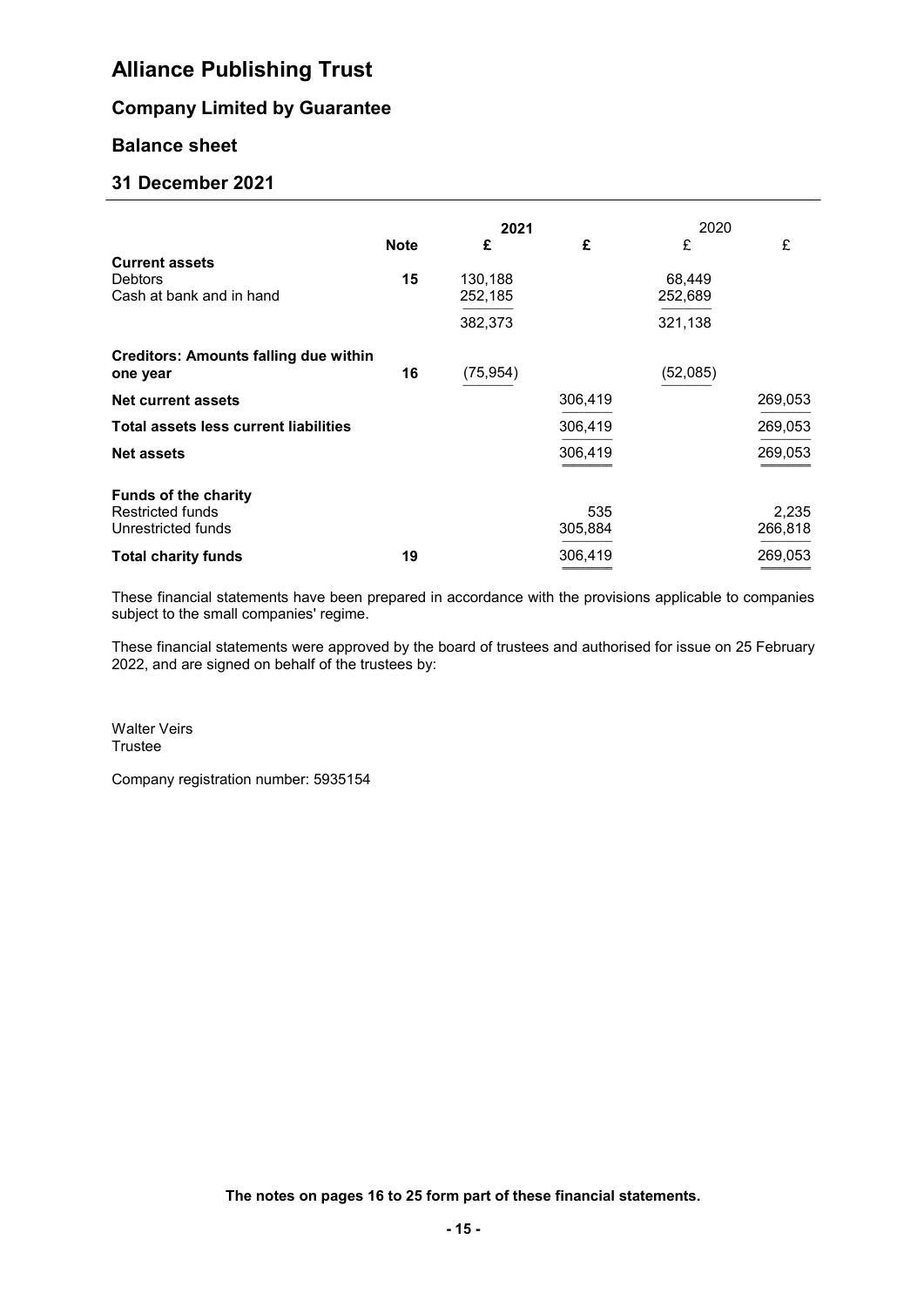### Company Limited by Guarantee

### Notes to the financial statements

### Year ended 31 December 2021

#### 1. General information

The charity is a public benefit entity and a private company limited by guarantee, registered in England and Wales and a registered charity in England and Wales. The address of the registered office is 15 Prescott Place, London, SW4 6BS.

#### 2. Statement of compliance

The charity constitutes a public benefit entity as defined by FRS 102. The financial statements have been prepared in accordance with Accounting and Reporting by Charities: Statement of Recommended Practice applicable to charities preparing their accounts in accordance with the Financial Reporting Standard applicable in the UK and Republic of Ireland issued in October 2019, the Financial Reporting Standard applicable in the United Kingdom and Republic of Ireland (FRS 102), the Charities Act 2011, the Companies Act 2006 and UK Generally Accepted Accounting Practice.

#### 3. Accounting policies

#### Basis of preparation

The financial statements have been prepared on the historical cost basis, as modified by the revaluation of certain items at fair value.

The financial statements are prepared in sterling, which is the functional currency of the entity, and rounded to the nearest £.

#### Going concern

The financial statements have been prepared on a going concern basis as the Trustees believe that no material uncertainties exist. The Trustees have considered the level of funds held and the expected level of income and expenditure for 12 months from authorising these financial statements. The budgeted income and expenditure is sufficient with the level of reserves for the charity to be able to continue as a going concern. The Trustees have considered the impact of COVID-19 in making this assessment.

#### Income

All income is included in the statement of financial activities when entitlement has passed to the charity, it is probable that the economic benefits associated with the transaction will flow to the charity and the amount can be reliably measured. The following specific policies are applied to particular categories of income:

- income from donations or grants, whether 'capital' grants or 'revenue' grants, is recognised when there is evidence of entitlement to the funds, any performance conditions attached to the grants have been met, receipt is probable and its amount can be measured reliably and is not deferred.

- interest on funds held on deposit is included when receivable and the amount can be measured reliably by the charity; this is normally upon notification of the interest paid or payable by the bank.

#### **Expenditure**

Expenditure is recognised once there is a legal or constructive obligation to make a payment to a third party, it is probable that settlement will be required and the amount of the obligation can be measured reliably.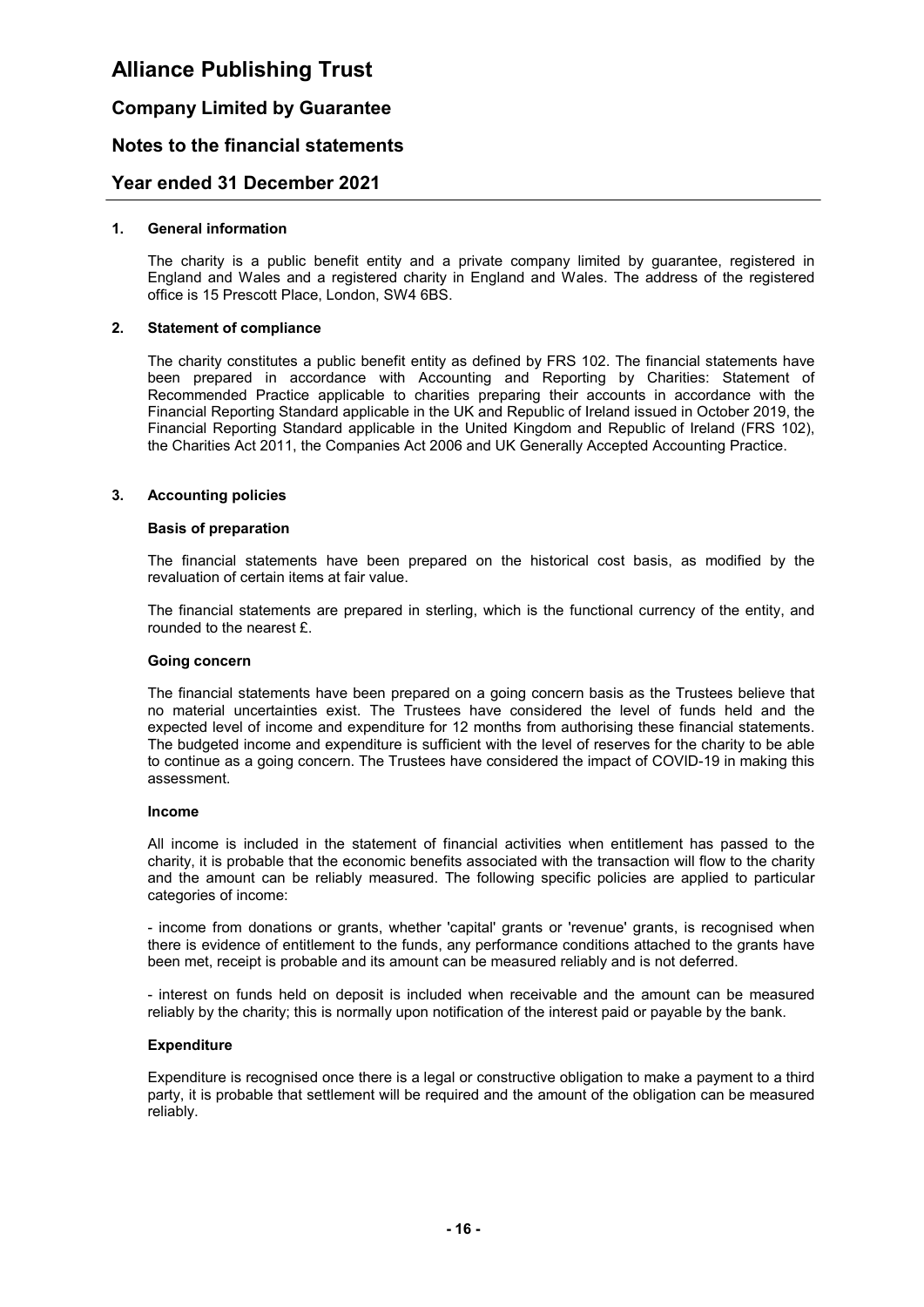### Company Limited by Guarantee

### Notes to the financial statements (continued)

### Year ended 31 December 2021

#### 3. Accounting policies (continued)

#### Expenditure (continued)

- expenditure on raising funds relates to the costs incurred by the charitable company in inducing third parties to make voluntary contributions to it, as well as the cost of any activities with a fundraising purpose.

- expenditure on charitable activities includes the costs of the magazine, publishing and restricted projects undertaken to further the purposes of the charity and their associated support costs.

- other expenditure includes all expenditure that is neither related to raising funds for the charity nor part of its expenditure on charitable activities.

The charity is registered for VAT, and expenditure is shown net of VAT recovered. Any VAT which cannot be recovered is included within expenditure and attributed to the relevant cost.

Staff costs are allocated to activities based on an estimate of staff time spent on each activity. Other overheads are allocated to the cost of the magazine as the amount which relates to other activities would be negligible.

#### Operating leases

Rentals payable under operating leases, where substantially all the risks and rewards of ownership remain with the lessor, are charged to the statement of financial activities on a straight line basis over the minimum lease term.

#### Debtors and creditors receivable / payable within one year

Debtors and creditors with no stated interest rate and receivable or payable within one year are recorded at transaction price. Any losses arising from an impairment are recognised in expenditure.

#### Financial instruments

The charity only has financial assets and financial liabilities of a kind that qualify as basic financial instruments. Basic financial instruments are initially recorded at transaction value and subsequently measured at their settlement value with the exception of bank loans which are subsequently measured at amortised cost using the effective interest method.

#### Cash at bank

Cash at bank and cash in hand includes cash and short term highly liquid investments with a short maturity of three months or less.

#### Defined contribution plans

Contributions to defined contribution plans are recognised as an expense in the period in which the related service is provided. Prepaid contributions are recognised as an asset to the extent that the prepayment will lead to a reduction in future payments or a cash refund.

When contributions are not expected to be settled wholly within 12 months of the end of the reporting date in which the employees render the related service, the liability is measured on a discounted present value basis. The unwinding of the discount is recognised as an expense in the period in which it arises.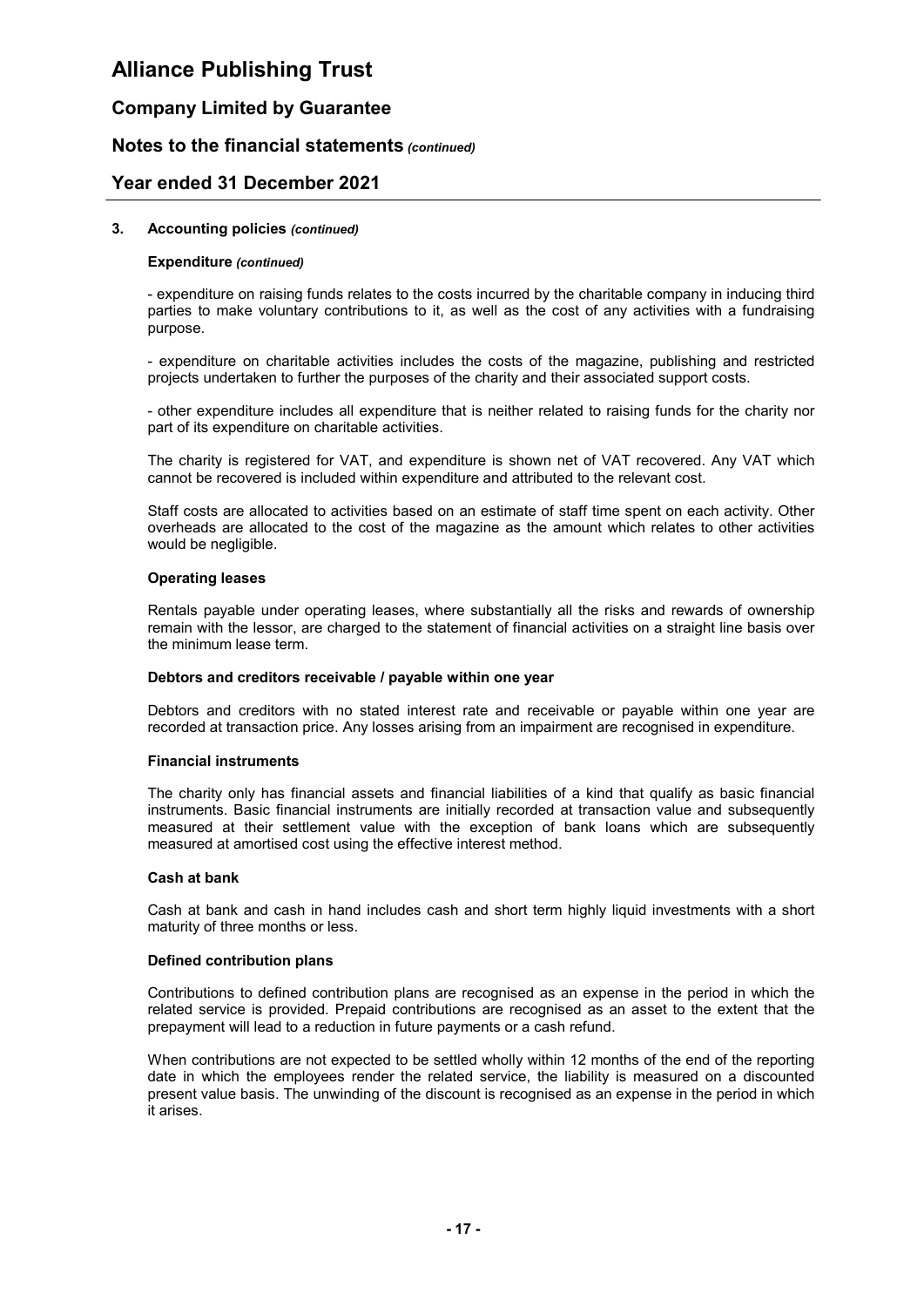### Company Limited by Guarantee

### Notes to the financial statements (continued)

### Year ended 31 December 2021

#### 4. Limited by guarantee

The charity is a company limited by guarantee and has no share capital. The liability of each member in the event of winding up is limited to £1.

#### 5. Donations and legacies

|                                          | Unrestricted<br>Funds | Restricted<br><b>Funds</b> | <b>Total Funds</b><br>2021 |
|------------------------------------------|-----------------------|----------------------------|----------------------------|
|                                          | £                     | £                          | £                          |
| <b>Donations</b>                         |                       |                            |                            |
| Donations                                | 479                   |                            | 479                        |
| <b>Grants</b>                            |                       |                            |                            |
| <b>Charles Stewart Mott Foundation</b>   | 35,761                |                            | 35,761                     |
| King Baudouin Foundation                 | 17,280                |                            | 17,280                     |
| <b>Adessium Foundation</b>               | 4,265                 |                            | 4,265                      |
| Fondation de France                      | 12,658                | 12,721                     | 25,379                     |
| The William and Flora Hewlett Foundation | 10,373                |                            | 10,373                     |
| Robert Bosch Stiftung                    |                       |                            |                            |
| Calouste Gulbenkian                      | 12,539                |                            | 12,539                     |
| <b>Conrad Hilton Foundation</b>          |                       | 36,550                     | 36,550                     |
| Oak Foundation                           | 58,336                |                            | 58,336                     |
|                                          | 151,691               | 49,271                     | 200,962                    |
|                                          |                       |                            |                            |
|                                          | Unrestricted          | Restricted                 | <b>Total Funds</b>         |
|                                          | <b>Funds</b>          | Funds                      | 2020                       |
|                                          | £                     | £                          | £                          |
| <b>Donations</b>                         |                       |                            |                            |
| Donations                                | 436                   |                            | 436                        |
| <b>Grants</b>                            |                       |                            |                            |
| <b>Charles Stewart Mott Foundation</b>   | 38,373                |                            | 38,373                     |
| King Baudouin Foundation                 | 16,291                |                            | 16,291                     |
| <b>Adessium Foundation</b>               | 12,267                |                            | 12,267                     |
| <b>Fondation de France</b>               | 11,180                | 2,235                      | 13,415                     |
| The William and Flora Hewlett Foundation | 11,242                |                            | 11,242                     |
| Robert Bosch Stiftung                    | 88,145                |                            | 88,145                     |
| Calouste Gulbenkian                      | 13,183                |                            | 13,183                     |
| <b>Conrad Hilton Foundation</b>          |                       | 6,104                      | 6,104                      |
| Oak Foundation                           | 57,264                |                            | 57,264                     |
|                                          |                       |                            |                            |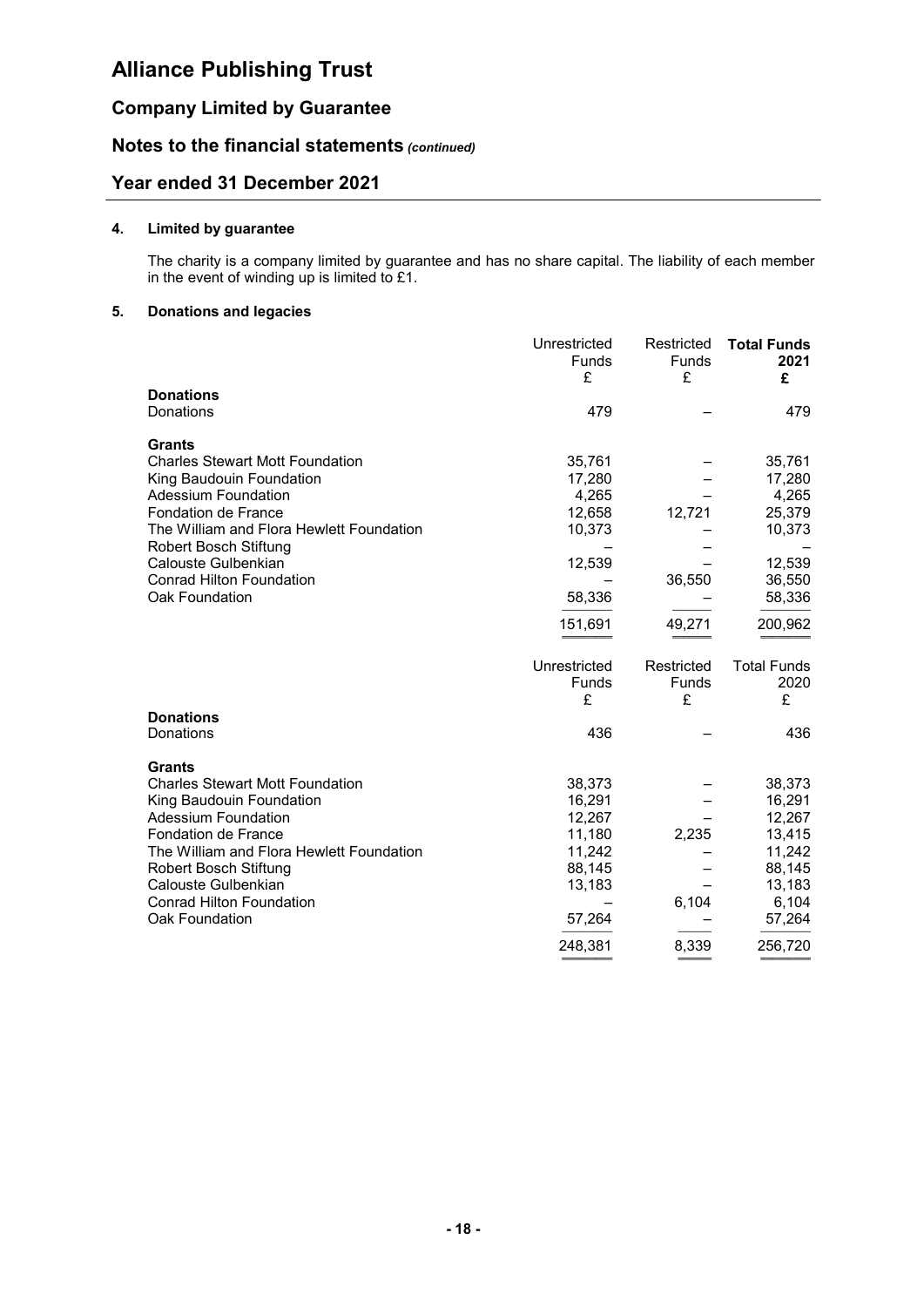## Company Limited by Guarantee

## Notes to the financial statements (continued)

## Year ended 31 December 2021

### 6. Charitable activities

|                        | Unrestricted | <b>Total Funds</b> | Unrestricted | <b>Total Funds</b> |
|------------------------|--------------|--------------------|--------------|--------------------|
|                        | <b>Funds</b> | 2021               | Funds        | 2020               |
|                        | £            | £                  | £            | £                  |
| Publishing             |              |                    | 14.029       | 14,029             |
| Subscriptions          | 38,286       | 38,286             | 35,054       | 35,054             |
| Sponsors subscriptions | 86.421       | 86.421             | 79,385       | 79,385             |
| Advertising            | 76.267       | 76,267             | 22,333       | 22,333             |
| Single copy sales      | 3,702        | 3,702              | 3.391        | 3,391              |
| Event income           | 11,800       | 11,800             | 11.101       | 11.101             |
| Membership             | 964          | 964                |              |                    |
|                        | 217,440      | 217,440            | 165,293      | 165,293            |

### 7. Investment income

|                          |            | Unrestricted Total Funds Unrestricted |              | Total Funds              |
|--------------------------|------------|---------------------------------------|--------------|--------------------------|
|                          | Funds      | 2021                                  | <b>Funds</b> | 2020                     |
|                          |            |                                       |              |                          |
| Bank interest receivable | 141<br>___ | 141                                   | 501<br>___   | 501<br>$\qquad \qquad =$ |

### 8. Raising funds

|                    |        | Unrestricted <b>Total Funds</b> Unrestricted |       | <b>Total Funds</b> |
|--------------------|--------|----------------------------------------------|-------|--------------------|
|                    | Funds  | 2021                                         | Funds | 2020               |
| Wages and salaries | 25.601 | 25.601                                       | 3.126 | 3.126              |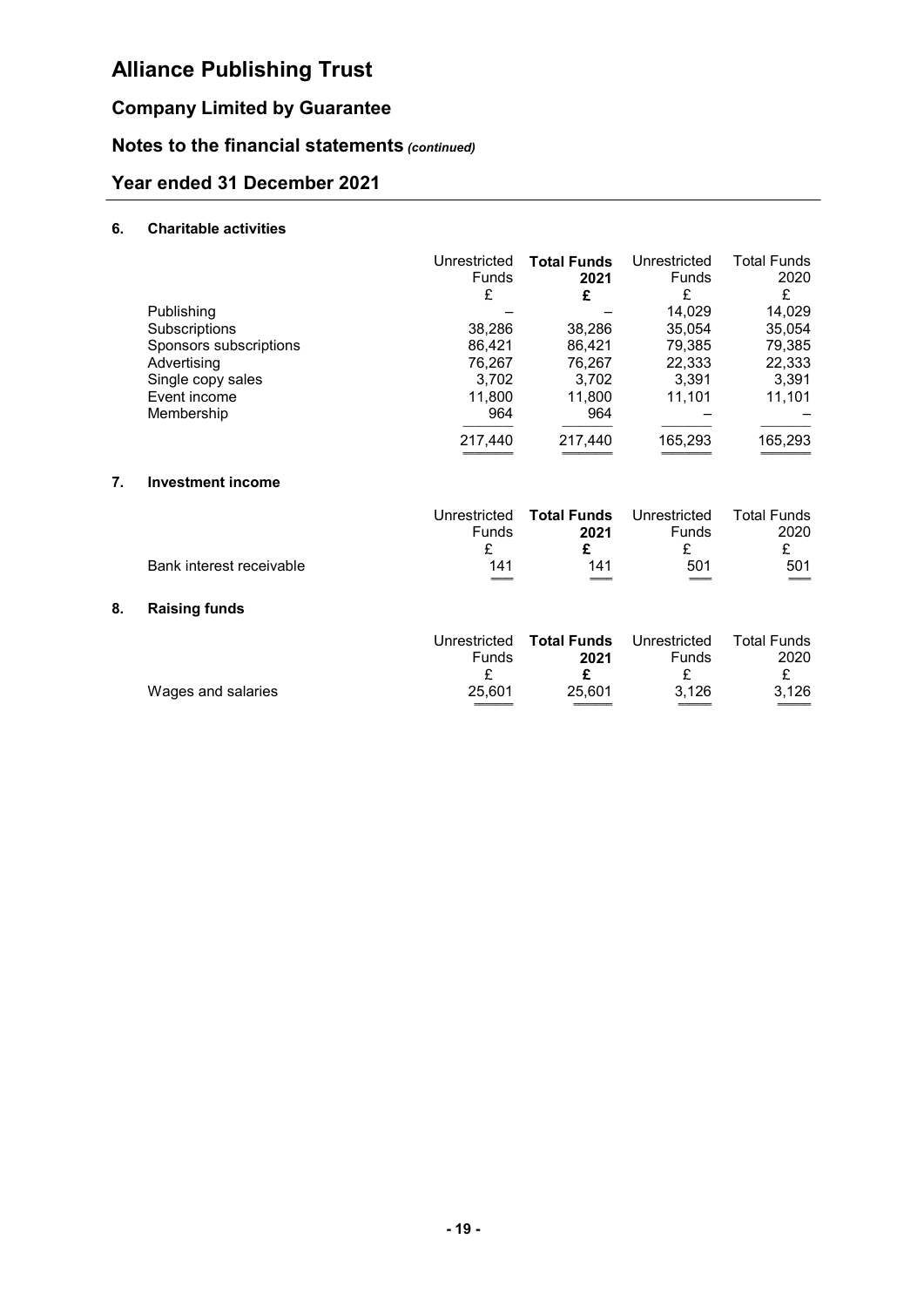## Company Limited by Guarantee

### Notes to the financial statements (continued)

## Year ended 31 December 2021

#### 9. Expenditure on charitable activities

|                  | <b>Magazine</b><br><b>Costs</b><br>£ | <b>Publishing</b><br><b>Costs</b><br>£ | <b>Total 2021</b> |
|------------------|--------------------------------------|----------------------------------------|-------------------|
| Staff costs      | 220,126                              |                                        | 220,126           |
| Property costs   | 9,600                                |                                        | 9,600             |
| Other costs      | 119,850                              |                                        | 119,850           |
| Governance costs | 6,000                                |                                        | 6,000             |
|                  | 355,576                              |                                        | 355,576           |

Included in the above is restricted charitable activities expenditure of £50,971.

|                  | <b>Magazine</b><br>Costs<br>£ | <b>Publishing</b><br>Costs<br>£ | <b>Total 2020</b> |
|------------------|-------------------------------|---------------------------------|-------------------|
| Staff costs      | 205,169                       | 1,851                           | 207,020           |
| Property costs   | 9,600                         |                                 | 9,600             |
| Other costs      | 76,706                        | 9,343                           | 86,049            |
| Governance costs | 5,700                         | 300                             | 6,000             |
|                  | 297,175                       | 11,494                          | 308,669           |

Included in the above is restricted charitable activities expenditure of £6,104.

#### 10. Analysis of governance costs

|                               | 2021<br>c      | 2020           |
|-------------------------------|----------------|----------------|
| Accounts preparation<br>Audit | 1.140<br>4,860 | 1,100<br>4,900 |
|                               | 6,000          | 6,000          |
|                               |                | ____           |

### 11. Net income

Net income is stated after charging/(crediting):

|                         |  | 2021  | 2020  |
|-------------------------|--|-------|-------|
| Operating lease rentals |  | 9.600 | 9.600 |
| Auditor remuneration    |  | 6.000 | 6.000 |
|                         |  |       | _____ |

### 12. Auditors remuneration

|                                                        | 2021  | 2020  |
|--------------------------------------------------------|-------|-------|
|                                                        |       |       |
| Fees payable for the audit of the financial statements | 6.000 | 6.000 |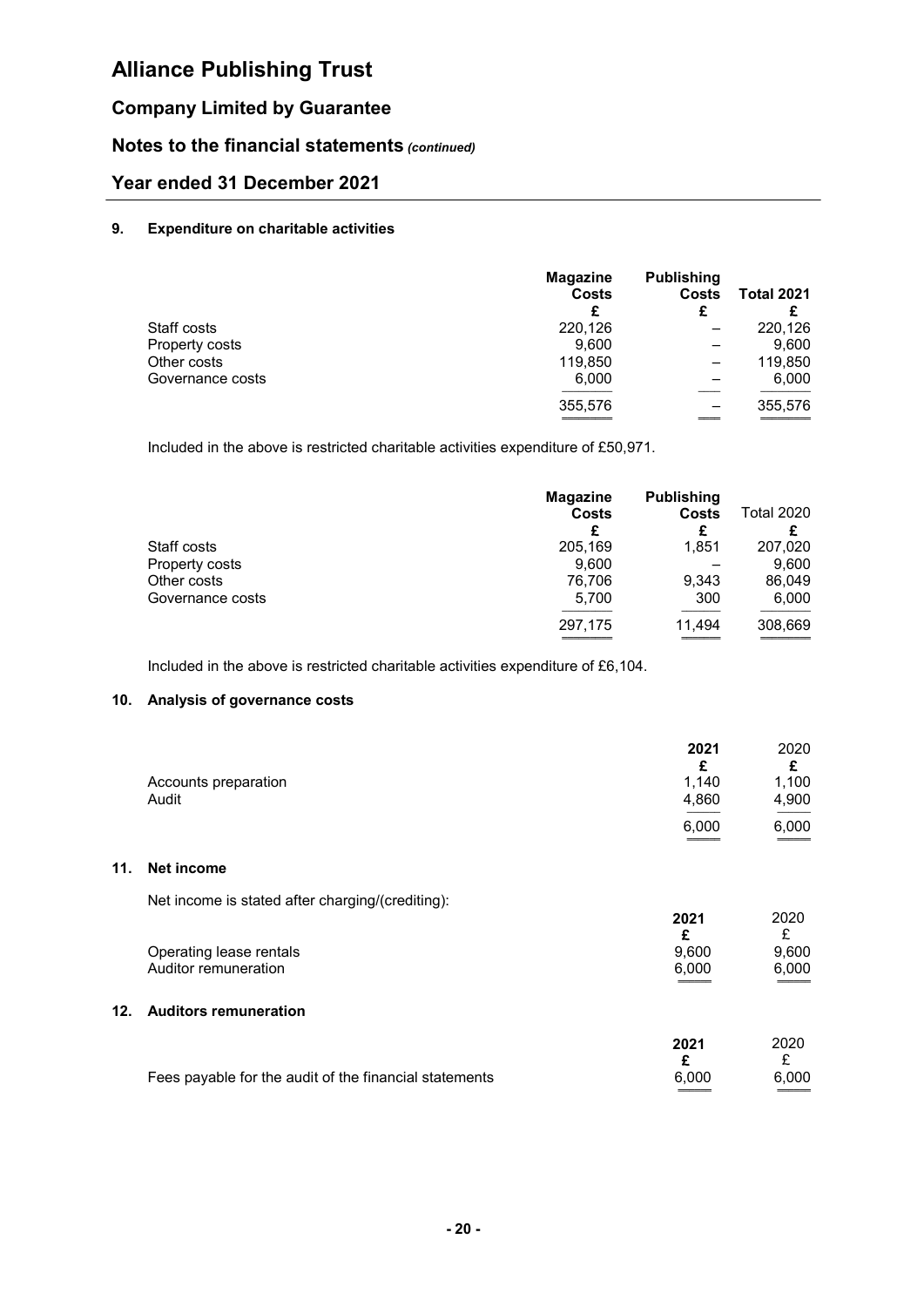### Company Limited by Guarantee

### Notes to the financial statements (continued)

### Year ended 31 December 2021

#### 13. Staff costs

The total staff costs and employee benefits for the reporting period are analysed as follows:

|                                         | 2021    | 2020    |
|-----------------------------------------|---------|---------|
|                                         |         |         |
| Wages and salaries                      | 212.979 | 185.540 |
| Social security costs                   | 18.889  | 15,504  |
| Employer contributions to pension plans | 13.859  | 9.102   |
|                                         | 245.727 | 210,146 |
|                                         |         |         |

The total employee benefits including pension contributions of the key management personnel were £128,004 (2020: £117,472).

The average head count of employees during the year was 6 (2020: 5).

The average number of full time equivalent employees during the year was as follows:

|               | 2020 | 2020 |
|---------------|------|------|
|               | No.  | No.  |
| Raising funds | 0.4  | 0.3  |
| Magazine      | 4.6  | 4.4  |
| Publishing    | 0    | 0.1  |
| Total         | 5.0  | 4.8  |

No employee received employee benefits of more than £60,000 during the year (2020: Nil).

#### 14. Trustee remuneration and expenses

No trustees were paid or received any other benefits from employment within the charity in the year (2020: £Nil). No trustee received payment for professional or other services supplied to the charity (2020: £Nil).

No trustee received payment for or reimbursement of travel or subsistence costs in the year (2020: £Nil).

#### 15. Debtors

|               | 2021    | 2020                                                 |
|---------------|---------|------------------------------------------------------|
|               | £       | £                                                    |
| Trade debtors | 31,668  | 8,975                                                |
| Other debtors | 98,520  | 59,474                                               |
|               | 130,188 | 68,449<br>$\qquad \qquad \overbrace{\qquad \qquad }$ |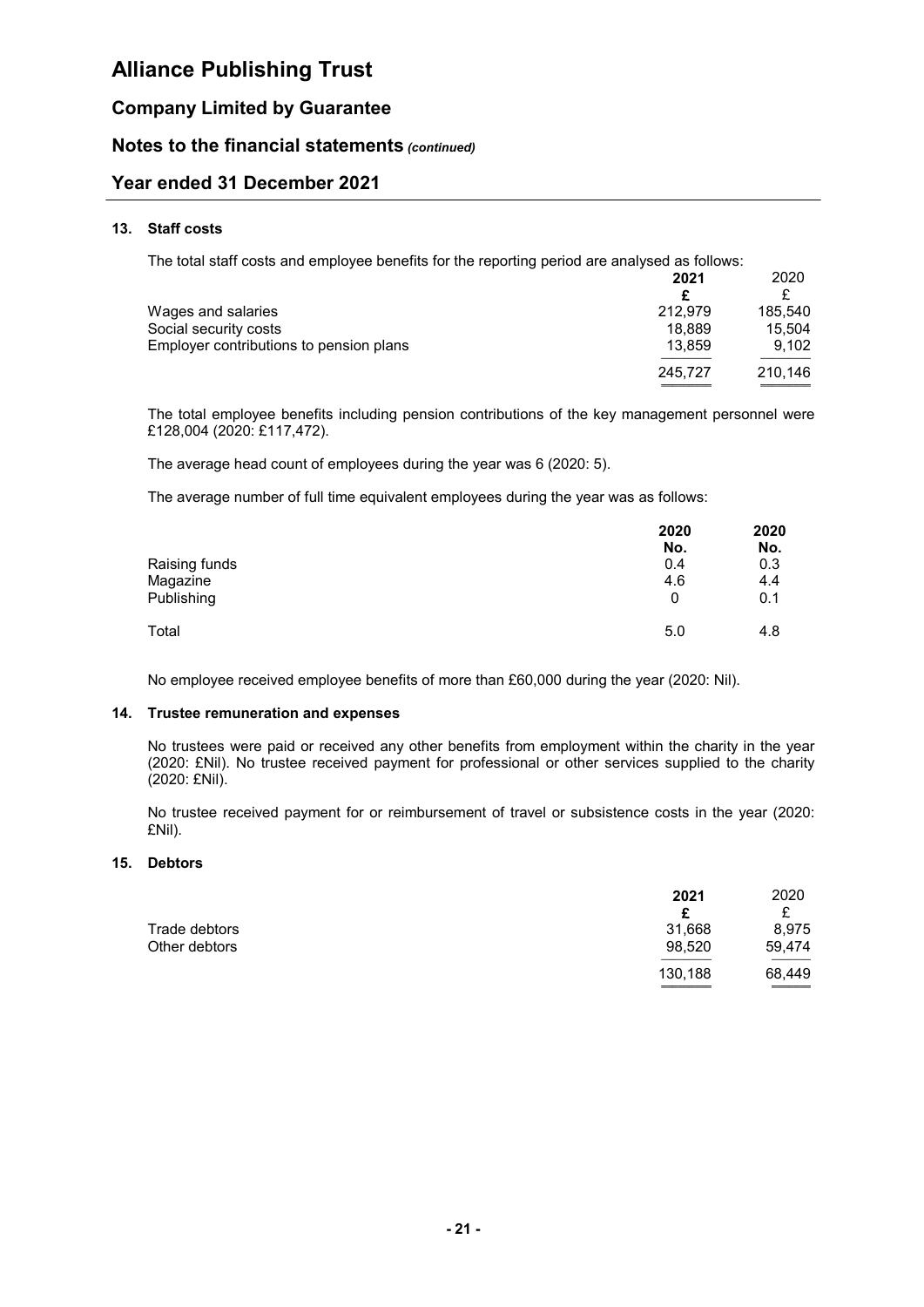### Company Limited by Guarantee

### Notes to the financial statements (continued)

### Year ended 31 December 2021

#### 16. Creditors: Amounts falling due within one year

|                                 | 2021<br>£ | 2020<br>£ |
|---------------------------------|-----------|-----------|
| Accruals and deferred income    | 71.083    | 46,607    |
| Social security and other taxes | 4.461     | 5,328     |
| Other creditors                 | 410       | 150       |
|                                 |           |           |
|                                 | 75.954    | 52,085    |

#### 17. Deferred income

|                           | 2021      | 2020   |
|---------------------------|-----------|--------|
|                           | £         |        |
| At 1 January 2021         | 40.607    |        |
| Amount released to income | (40, 607) |        |
| Amount deferred in year   | 65.083    | 40,607 |
| At 31 December 2021       | 65.083    | 40,607 |

Deferred income relates to grant funding, subscription and advertising income received in respect of future periods.

### 18. Pensions and other post retirement benefits

#### Defined contribution plans

The amount recognised in income or expenditure as an expense in relation to defined contribution plans was £13,859 (2020: £9,102).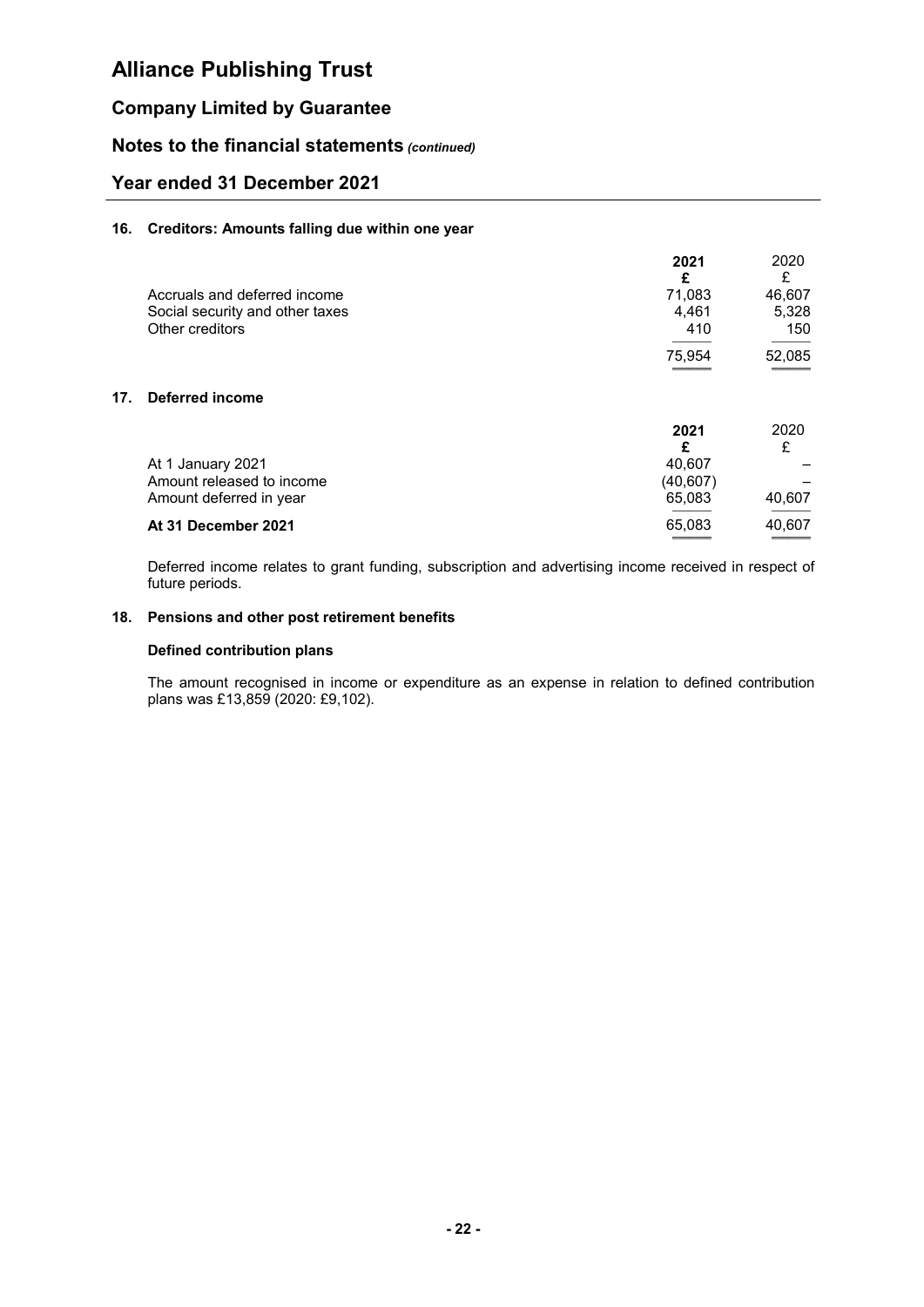## Company Limited by Guarantee

### Notes to the financial statements (continued)

### Year ended 31 December 2021

#### 19. Analysis of charitable funds

#### Unrestricted funds

|                                                 |                    |             |                  |                  | At               |
|-------------------------------------------------|--------------------|-------------|------------------|------------------|------------------|
|                                                 | At 1 Jan 2021<br>£ | Income<br>£ | Expenditure<br>£ | Transfers<br>£   | 31 Dec 2021<br>£ |
| General funds                                   | 150,218            | 369,272     | (286, 406)       | (40,000)         | 193,084          |
| Strategic development                           | 10,000             |             | (10,000)         |                  |                  |
| IT support                                      | 1,200              |             | (1,200)          |                  |                  |
| Anniversary activities<br>Robert Bosch Stiftung | 15,000             |             | (15,000)         |                  |                  |
| Fund                                            | 70,400             |             | (17,600)         |                  | 52,800           |
| Website development                             | 20,000             |             |                  | 5,000            | 25,000           |
| Regional representatives                        |                    |             |                  | 15,000           | 15,000           |
| Travel                                          |                    |             |                  | 5,000            | 5,000            |
| Staffing                                        |                    |             |                  | 5,000            | 5,000            |
| <b>Editorial support</b>                        |                    |             |                  | 10,000           | 10,000           |
|                                                 | 266,818            | 369,272     | (330, 206)       |                  | 305,884          |
|                                                 |                    |             |                  |                  | At               |
|                                                 | At 1 Jan 2020      | Income      | Expenditure      | <b>Transfers</b> | 31 Dec 2020      |
|                                                 | £                  | £           | £                | £                | £                |
| General funds                                   | 134,942            | 414,175     | (292, 299)       | (106, 600)       | 150,218          |
| New database                                    | 10,000             |             | (10,000)         |                  |                  |
| Strategic development                           | 10,000             |             |                  |                  | 10,000           |
| Digital editor                                  | 3,392              |             | (3, 392)         |                  |                  |
| IT support                                      |                    |             |                  | 1,200            | 1,200            |
| Anniversary activities                          |                    |             |                  | 15,000           | 15,000           |
| <b>Robert Bosch Stiftung</b><br>Fund            |                    |             |                  | 70,400           | 70,400           |
| Website development                             |                    |             |                  | 20,000           | 20,000           |
| Regional representatives                        |                    |             |                  |                  |                  |
| Travel                                          |                    |             |                  |                  |                  |
| Staffing                                        |                    |             |                  |                  |                  |
| Editorial support                               |                    |             |                  |                  |                  |
|                                                 | 158,334            | 414,175     | (305, 691)       |                  | 266,818          |
|                                                 |                    |             |                  |                  |                  |

During the current year the trustees have utilised the designated funds for strategic development, IT support and anniversary activities. £52,800 of funding from Robert Bosch Stiftung has been carried forward towards costs in 2022-24 and £25,000 to 2022 towards the cost of a new website. The Trustees have also designated a further £35,000 in the year towards costs to be incurred in 2022.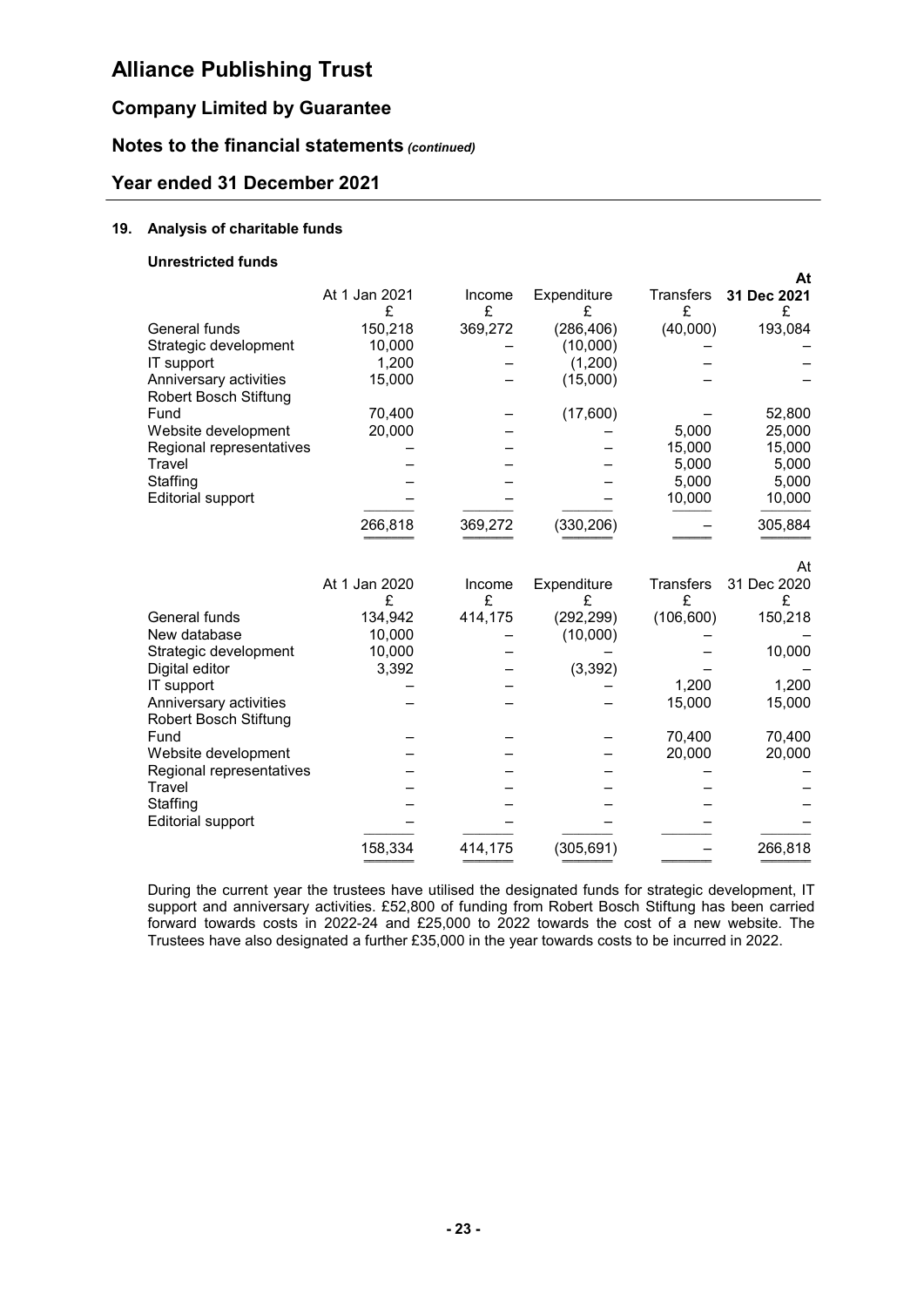## Company Limited by Guarantee

### Notes to the financial statements (continued)

### Year ended 31 December 2021

#### 19. Analysis of charitable funds (continued)

#### Restricted funds

| Climate coverage fund<br>Operating support fund<br>External consultant | At 1 Jan 2021<br>2,235 | Income<br>£<br>36,550 | Expenditure<br>(1,700)<br>(36, 550) | Transfers<br>£        | At<br>31 Dec 2021<br>535 |
|------------------------------------------------------------------------|------------------------|-----------------------|-------------------------------------|-----------------------|--------------------------|
| support                                                                | 2,235                  | 12,721<br>49,271      | (12, 721)<br>(50, 971)              |                       | 535                      |
|                                                                        |                        |                       |                                     |                       | At                       |
|                                                                        | At 1 Jan 2020          | Income<br>£           | Expenditure                         | <b>Transfers</b><br>£ | 31 Dec 2020              |
| Climate coverage fund<br>Operating support fund<br>External consultant |                        | 2,235<br>6,104        | (6, 104)                            |                       | 2,235                    |
| support                                                                |                        | 8,339                 | (6.104`                             |                       | 2.235                    |

The charity received grants from Fondation de France to support the climate coverage project and for external consultant support.

Grants were received from Conrad Hilton to contribute toward operating costs.

#### 20. Analysis of net assets between funds

#### As at 31 December 2021

|                        | Unrestricted - |            |            |             |
|------------------------|----------------|------------|------------|-------------|
|                        | General        | Designated | Restricted | Total funds |
|                        |                |            |            |             |
| Net current assets     | 193,084        | 112,800    | 535        | 306,419     |
|                        |                |            |            |             |
| As at 31 December 2020 |                |            |            |             |
|                        | Unrestricted - |            |            |             |
|                        | General        | Designated | Restricted | Total funds |
|                        |                |            |            |             |
| Net current assets     | 150,218        | 116,600    | 2,235      | 269,053     |
|                        |                |            |            |             |